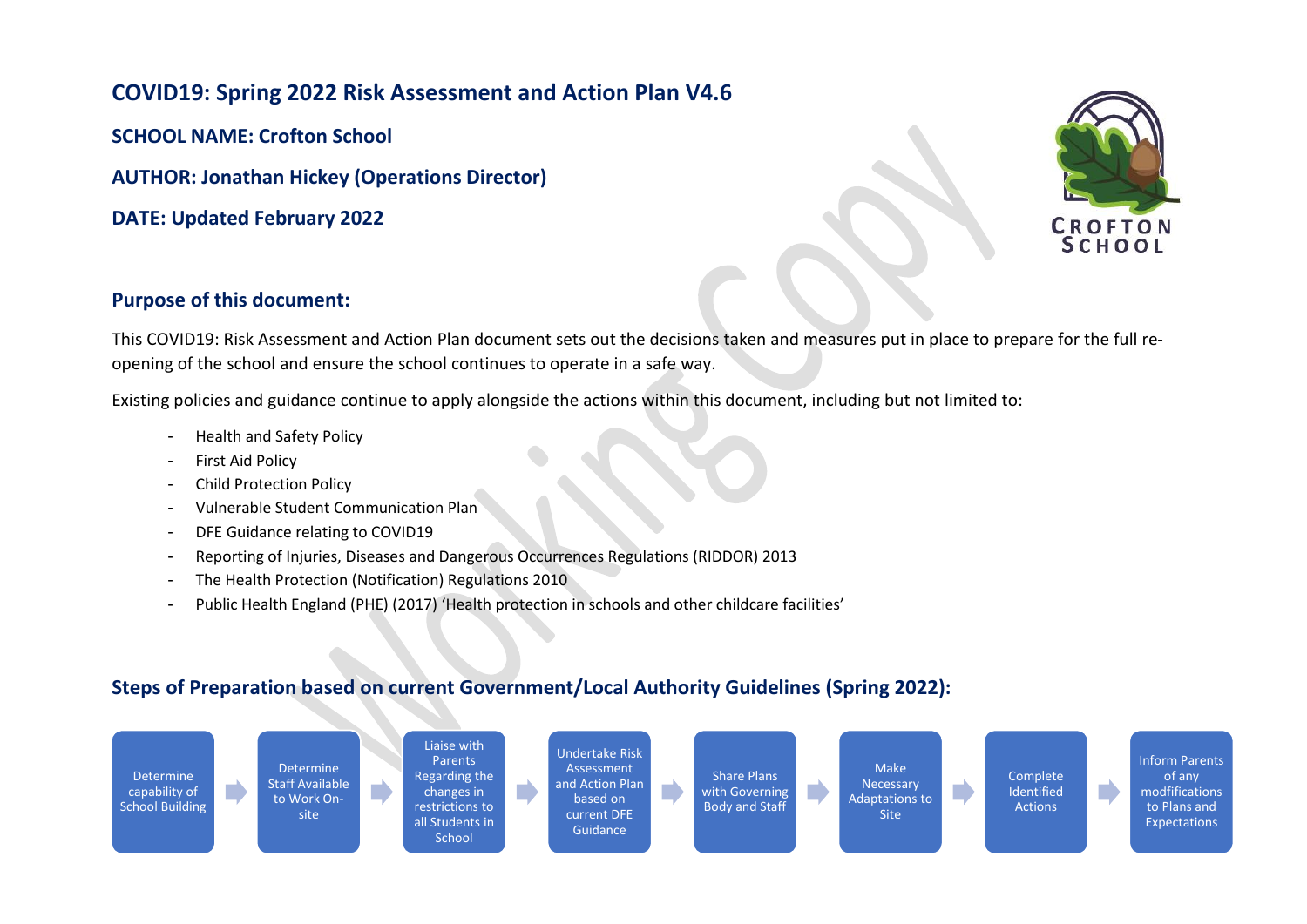## **Risk Assessment/ Action Plan Sections:**

| <b>Risk Assessment/ Action Plan Sections:</b> |  |
|-----------------------------------------------|--|
|                                               |  |
|                                               |  |
|                                               |  |
|                                               |  |
|                                               |  |
|                                               |  |
|                                               |  |
|                                               |  |
|                                               |  |
|                                               |  |
|                                               |  |
|                                               |  |
|                                               |  |
|                                               |  |
|                                               |  |
|                                               |  |
|                                               |  |
|                                               |  |
|                                               |  |
|                                               |  |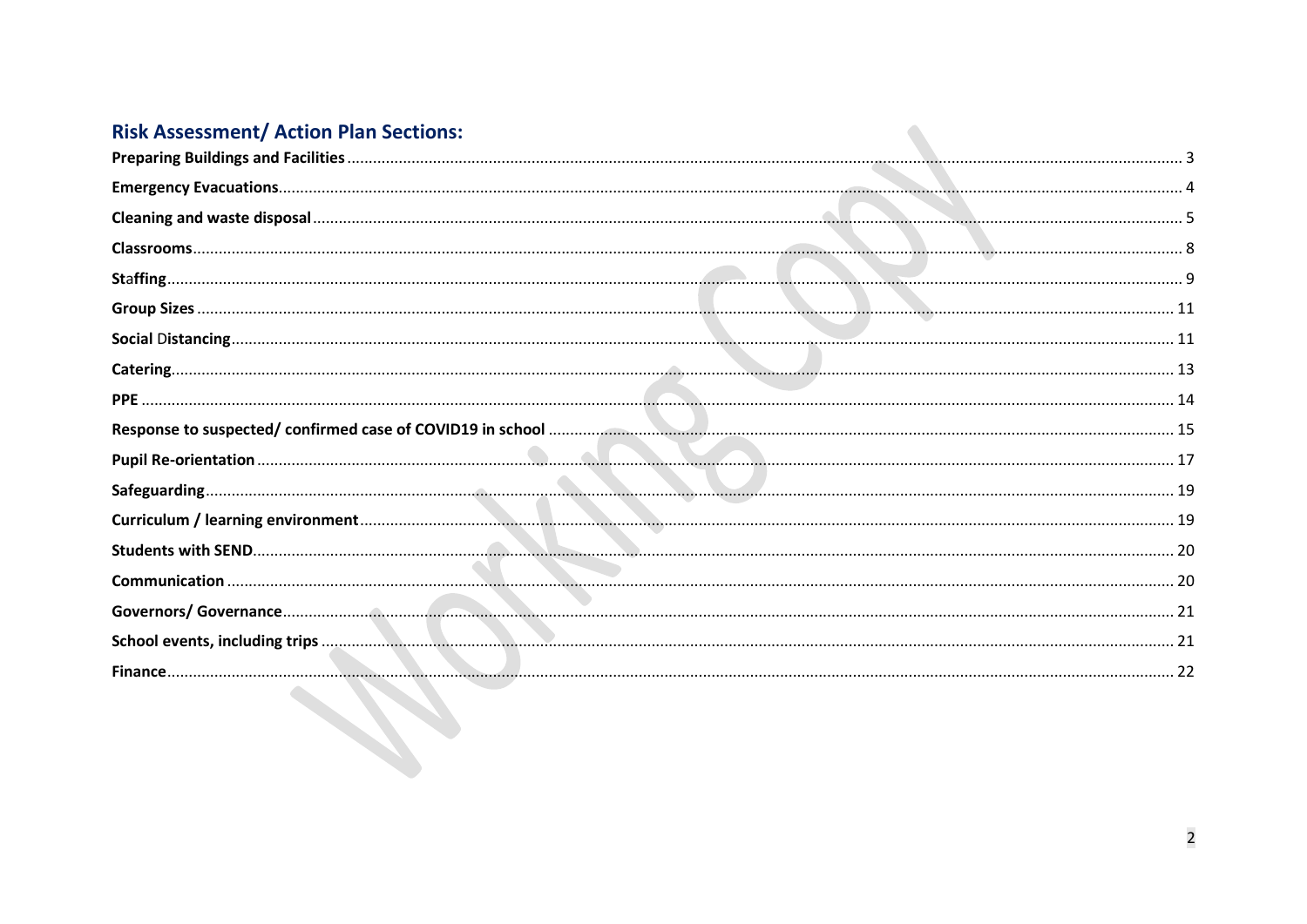<span id="page-2-0"></span>

| <b>Theme</b>                                                                                                                                                                                                                                                                                                                                       | <b>Control Measures</b>                                           | <b>Risk to Implementation</b>                                                                     | <b>Risk Level</b><br><b>Pre-Action</b> | <b>Action Required / Decision</b><br><b>Made</b>                                                                                                                                                                                                                    | <b>Action</b><br>Completed<br><b>Date</b> | <b>Risk Level</b><br><b>Post-Action</b> |
|----------------------------------------------------------------------------------------------------------------------------------------------------------------------------------------------------------------------------------------------------------------------------------------------------------------------------------------------------|-------------------------------------------------------------------|---------------------------------------------------------------------------------------------------|----------------------------------------|---------------------------------------------------------------------------------------------------------------------------------------------------------------------------------------------------------------------------------------------------------------------|-------------------------------------------|-----------------------------------------|
|                                                                                                                                                                                                                                                                                                                                                    | Premises and utilities have been<br>health and safety checked and | <b>Operational Staff</b><br>unavailable due to testing<br>positive or having to<br>isolate/shield | H                                      | Manage work flow according<br>to staff availability - Utilise<br>other staff or temp staff to<br>fill any gaps                                                                                                                                                      | When<br>necessary                         | $\mathcal M$                            |
| building is compliant.<br>Water treatments<br>$\bullet$<br>Fire alarm testing<br>Repairs<br><b>Grass cutting</b><br>PAT testing<br>Fridges and freezers<br><b>Preparing</b><br><b>Buildings and</b><br><b>Facilities</b><br>Internet services<br>Any other statutory<br>inspections<br>Insurance covers<br>Office spaces re-designed to<br>safely. |                                                                   |                                                                                                   |                                        | General H&S Inspection has<br>been carried out whilst on<br>site.                                                                                                                                                                                                   | Monthly<br>checks in place                |                                         |
|                                                                                                                                                                                                                                                                                                                                                    | Boiler/ heating servicing<br>reopening arrangements               | <b>Contractors Unavailable</b>                                                                    | $\overline{M}$                         | <b>Evidence that Site</b><br>Contractors are available<br>and have been on site.<br>Works have been<br>programmed in and no<br>evidence that this will not be<br>able to be completed.<br>Remain in contact with<br>Contractors to identify any<br>potential issues | Ongoing                                   |                                         |
|                                                                                                                                                                                                                                                                                                                                                    | allow office-based staff to work                                  | Office does not allow for<br>adequate space between                                               | M                                      | <b>Current Guidelines state</b><br>staff can return to standard<br>working practices. In                                                                                                                                                                            |                                           |                                         |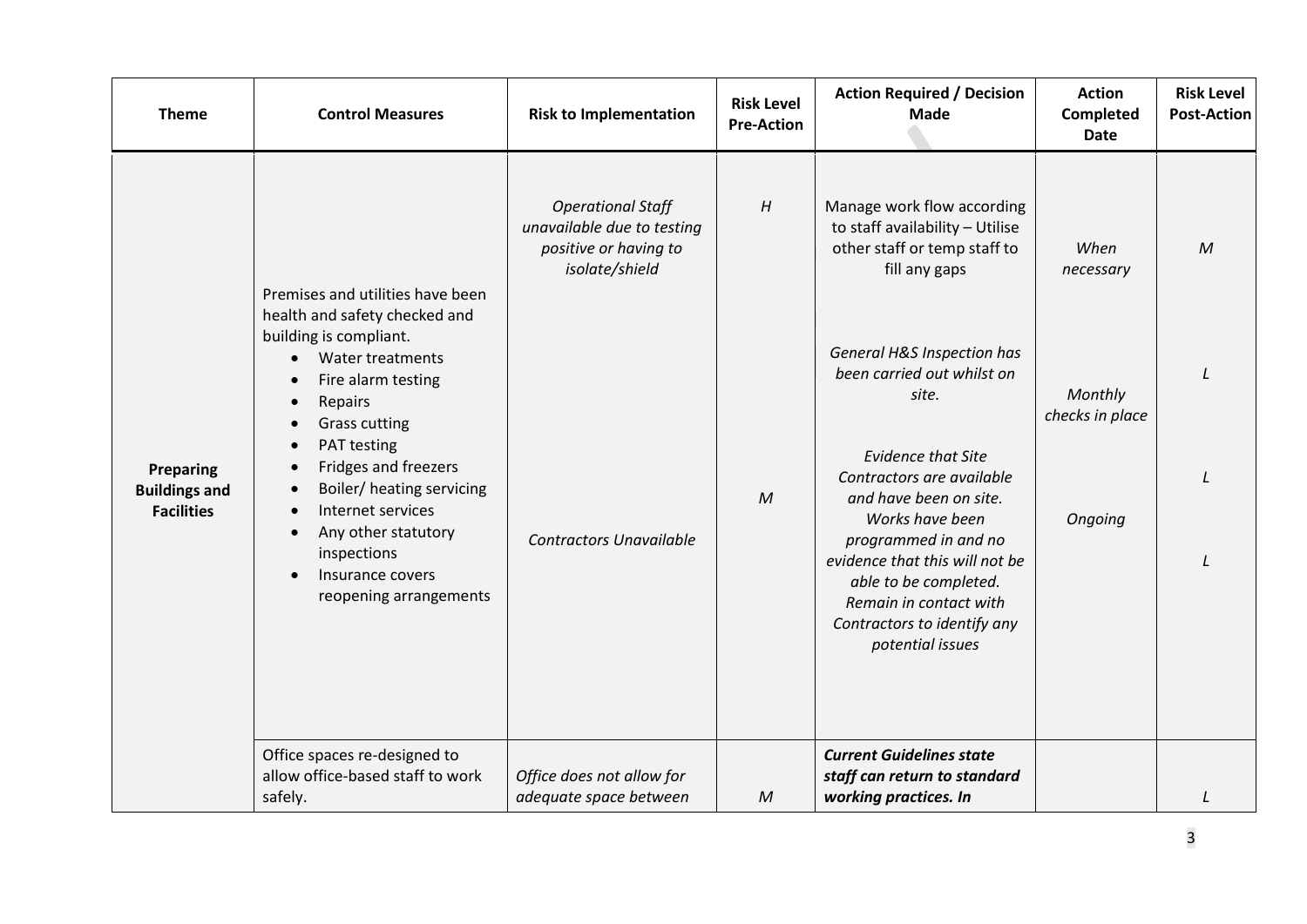<span id="page-3-0"></span>

|                                        |                                                                                                                                                     | staff members, no windows<br>for ventilation.                                                                                                    |              | extreme circumstances<br>(Offices with no ventilation)<br>we are monitoring<br>2m distancing advised for all<br>staff                                                                                                             | <b>Updated</b><br>Sept 2021                                              |          |
|----------------------------------------|-----------------------------------------------------------------------------------------------------------------------------------------------------|--------------------------------------------------------------------------------------------------------------------------------------------------|--------------|-----------------------------------------------------------------------------------------------------------------------------------------------------------------------------------------------------------------------------------|--------------------------------------------------------------------------|----------|
|                                        | Entry and exit routes to the<br>school are in place, any physical<br>changes and/or signage required<br>to allow social distancing are in<br>place. | Bottlenecks likely at<br>entrance to school. Social<br>distancing unlikely to be<br>maintained.                                                  | M            | <b>Entry and Exits to school are</b><br>returning to normal. Times<br>have been checked with<br><b>Baycroft to ensure no clash</b><br>of times for both entry and<br>exits<br>Revised one-way system in<br>place with new signage | <b>Updated Sept</b><br>2021                                              |          |
|                                        | Consideration given to premises<br>lettings and approach in place.                                                                                  | Cannot be let and<br>reassembled with sufficient<br>time for cleaning in<br>between.                                                             | M            | Lettings back in place for<br>main users with extra<br>cleaning and organisations<br>providing basic risk<br>assessments.                                                                                                         | <b>Updated</b><br>Sept 2021                                              |          |
|                                        | Consideration given to the<br>arrangements for any deliveries.                                                                                      | What if delivery driver does<br>not know procedure                                                                                               | $\mathcal M$ | Direct via intercom to deliver<br>around back of school. No<br>students in this area. Social<br>distancing is possible due to<br>space available                                                                                  | Ongoing,<br>Current<br>process<br>working<br><b>Checked Sept</b><br>2021 | $\prime$ |
| <b>Emergency</b><br><b>Evacuations</b> | Evacuation routes are confirmed,<br>and signage accurately reflects<br>these.<br>NB In the event of emergency<br>the priority is getting out of the | Current evacuation routes<br>would cause multiple<br>groups of people to come<br>into contact. More<br>appropriate alternatives<br>are possible. | M            | <b>Whole School Evacuation</b><br>procedure reinstated.<br>Coordinator system updated                                                                                                                                             | <b>All actions</b><br>checked for<br>Sept 2021                           |          |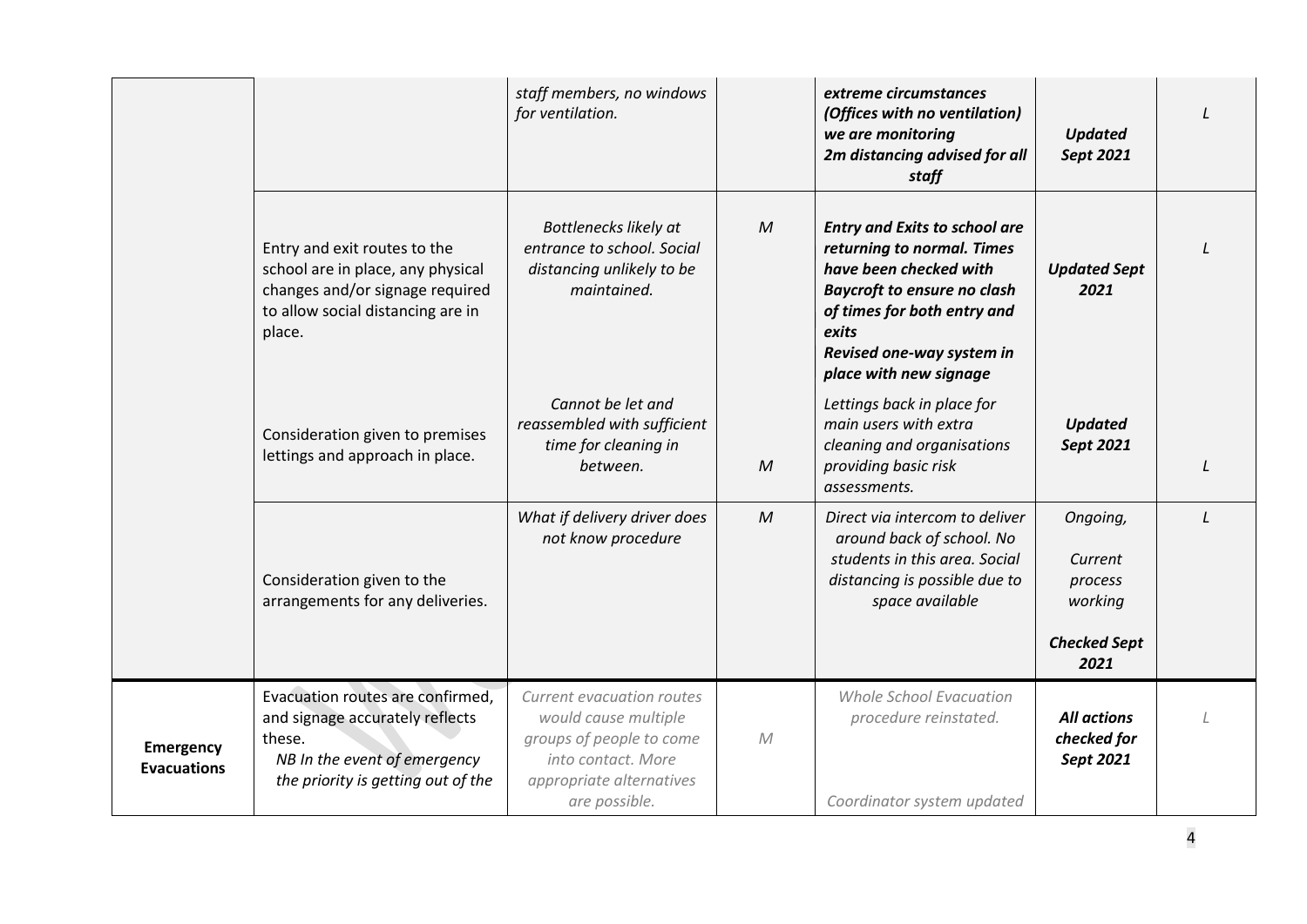<span id="page-4-0"></span>

|                                       | building calmly regardless of<br>social distancing.<br>Consideration given to Register<br>Coordinators to be reassigned<br>according to available persons.<br>Arrangements in place to support<br>individuals with reduced mobility<br>including cover arrangements in<br>the case of reduced numbers of<br>staff. |  | As above, whole school<br>evacuation has been<br>reinstated. Existing<br>arrangements regarding<br>individuals with reduced<br>mobility also reinstated<br><b>Fire Drills back to regular</b><br>escape routes however<br>Lockdown Muster points still<br>in use so Key stage 4 on<br>Astro and Key stage 3 on<br><b>Tennis courts</b>                                                                                                             |                             |  |
|---------------------------------------|--------------------------------------------------------------------------------------------------------------------------------------------------------------------------------------------------------------------------------------------------------------------------------------------------------------------|--|----------------------------------------------------------------------------------------------------------------------------------------------------------------------------------------------------------------------------------------------------------------------------------------------------------------------------------------------------------------------------------------------------------------------------------------------------|-----------------------------|--|
| <b>Cleaning and</b><br>waste disposal | Enhanced cleaning regime is in<br>place in line with COVID19:<br>Cleaning in non healthcare<br>settings guidance.<br>Utilise most up to date guidance<br>from PHE/DFE regarding Cleaning<br>& Hygiene.                                                                                                             |  | Enhanced cleaning schedule<br>implemented throughout the<br>site, ensuring that contact<br>points, worksurfaces, door<br>handles, taps etc. are all<br>thoroughly cleaned and<br>disinfected at least 3 times<br>per day. Classrooms cleaned<br>before every new lesson.<br>Hand towels and handwash<br>are to be checked and<br>replaced as needed by Site<br>Team and cleaning staff<br><b>Enhanced cleaning regime</b><br>for toilet facilities | <b>Checked</b><br>Sept 2021 |  |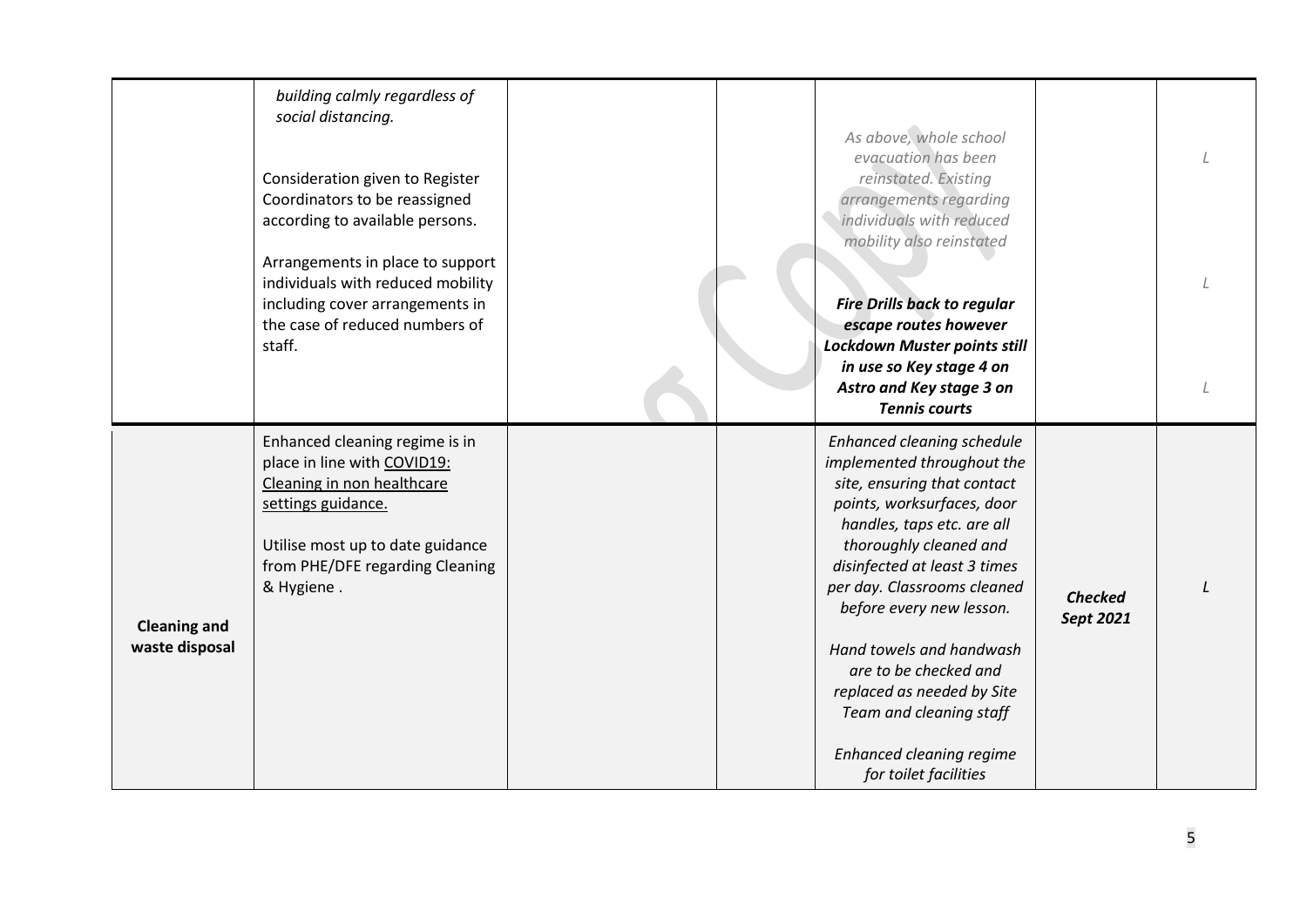|                                                                                                                                                             |                                                                                                                                                                                                     |                                              | particularly door handles,<br>locks and toilet flush.<br>New solution implemented<br>Sept 2020. Electroclean<br>Spraying of whole site once a<br>month<br>All measures still in place for<br>new term Sept 2021                                           |                                      |          |
|-------------------------------------------------------------------------------------------------------------------------------------------------------------|-----------------------------------------------------------------------------------------------------------------------------------------------------------------------------------------------------|----------------------------------------------|-----------------------------------------------------------------------------------------------------------------------------------------------------------------------------------------------------------------------------------------------------------|--------------------------------------|----------|
| Capacity of cleaning staff is<br>adequate to enable enhanced<br>cleaning regime.                                                                            |                                                                                                                                                                                                     |                                              | Cleaning Staff back to full<br>strength and covering extra<br>hours to fulfil Covid Cleaning<br>requirements<br><b>Utilising Contract Cleaning</b><br>Company to provide cover<br>for staff<br><b>Enhanced cleaning of</b><br>frequently touched surfaces | Sept 2021<br>ongoing to fill<br>gaps |          |
| Adequate cleaning supplies and<br>facilities around the school are in<br>place.<br>Arrangements for longer-term<br>continual supplies are also in<br>place. | No hand sanitiser for<br>visitors to reception.<br>Stock availability of<br>Sanitiser/Wipes/ Anti Bac<br>spray/Soap<br>Financial restrictions.<br>Budget available to keep<br>replacing these items | $\mathcal M$<br>$\mathcal M$<br>$\mathcal M$ | Hand sanitiser available<br>across school site including<br>all classrooms and newly<br>fitted dispensers<br>Stock check and ordering<br>schedule reviewed and order<br>made.                                                                             | Ongoing<br>review                    | $\prime$ |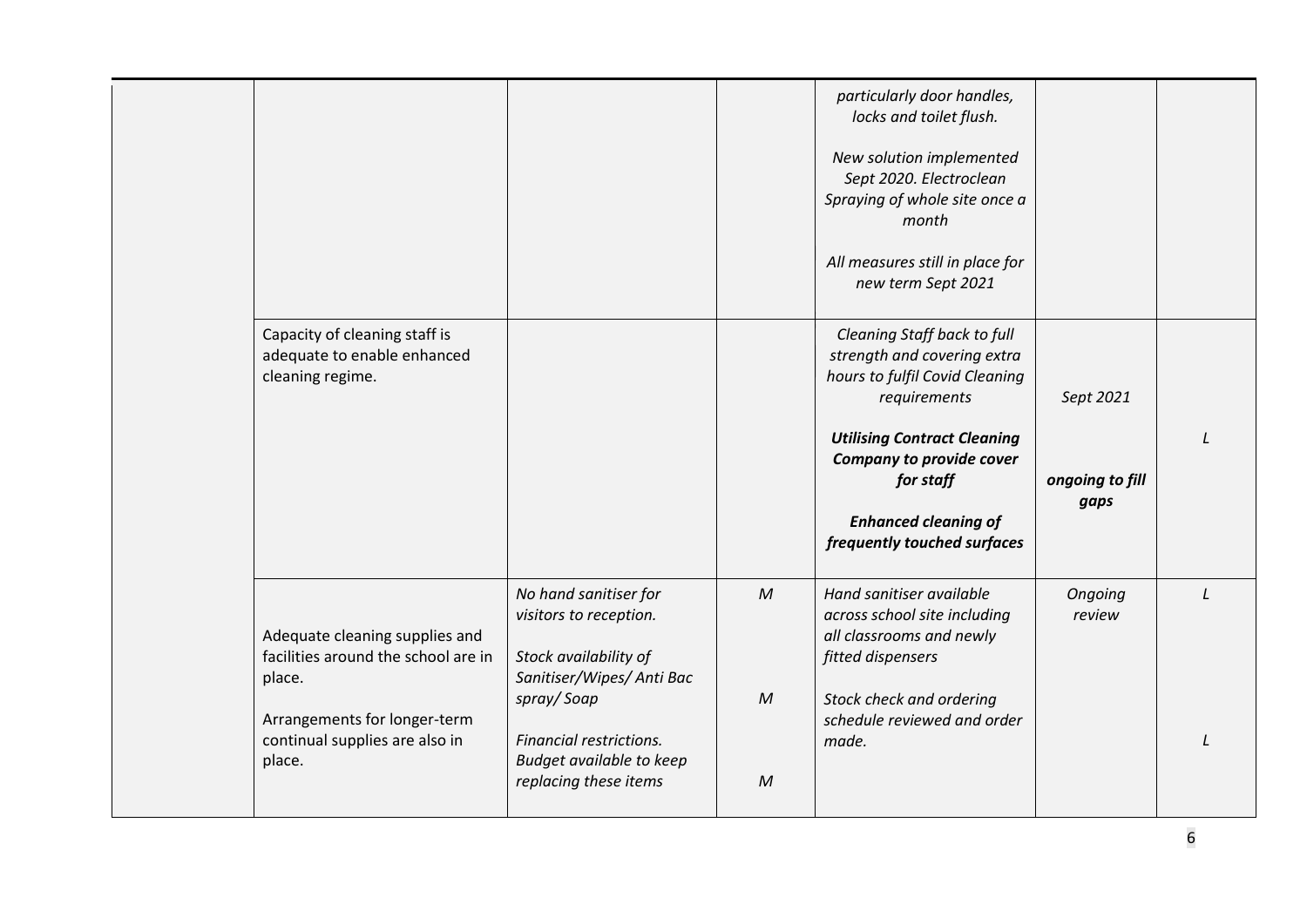|                                                                                    |              | Review spend of Covid<br>related items on regular<br>basis<br><b>Additional Dispensers</b><br>potentially added outside<br>classrooms<br><b>Ticketing system for site</b><br>team to ensure requests for<br>replacements are efficiently<br>processed                                                                     | <b>Ongoing</b>                                                            |  |
|------------------------------------------------------------------------------------|--------------|---------------------------------------------------------------------------------------------------------------------------------------------------------------------------------------------------------------------------------------------------------------------------------------------------------------------------|---------------------------------------------------------------------------|--|
| Sufficient time is available for the<br>enhanced cleaning regime to take<br>place. | $\mathcal M$ | Cleaning regime simplified<br>and able to be carried out as<br>part of working day                                                                                                                                                                                                                                        | Ongoing.                                                                  |  |
| Waste disposal process in place<br>for potentially contaminated<br>waste.          |              | Waste bags and containers -<br>kept closed and stored<br>separately from communal<br>waste for 72 hours<br>Waste collections made<br>when the minimum number<br>of persons are on site (i.e.<br>after normal opening hours).<br>Collection area for Bins in<br>non-populated area other<br>than arrival and finish times. | <b>Ongoing (No</b><br>break in<br>service)<br><b>Checked Sept</b><br>2021 |  |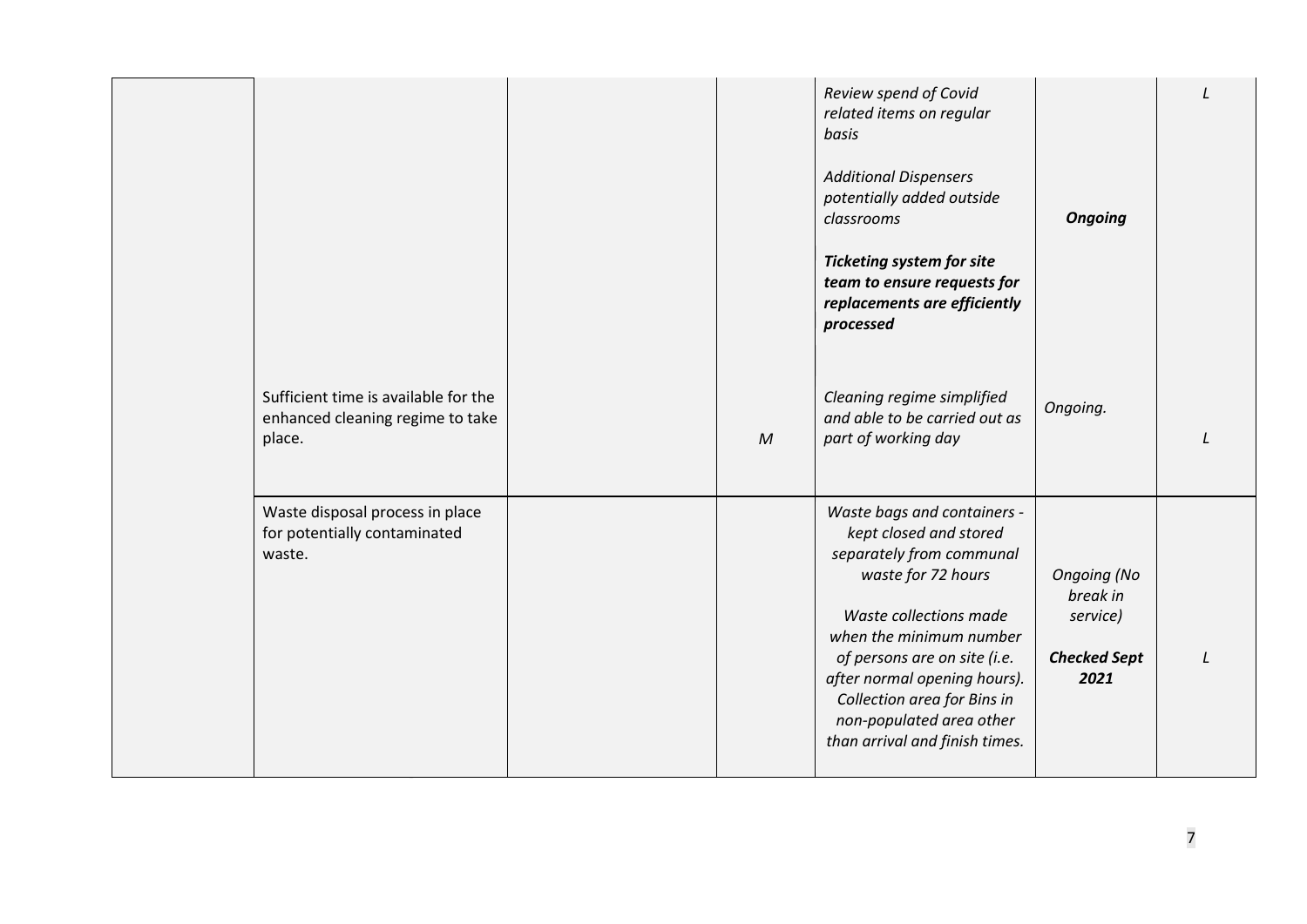<span id="page-7-0"></span>

| <b>Classrooms</b> | The number of staff and Students<br>that can use each room at any<br>one time has been determined<br>according to the physical capacity<br>of the school site. |                                                                                                                                                                                                        |   | Maximum Occupancy in<br><b>Meeting Rooms being</b><br>maintained<br>Classrooms are reverting<br>back to normal working<br>practices.                                                                                                       | Sept 2021<br>Sept 2021                 |  |
|-------------------|----------------------------------------------------------------------------------------------------------------------------------------------------------------|--------------------------------------------------------------------------------------------------------------------------------------------------------------------------------------------------------|---|--------------------------------------------------------------------------------------------------------------------------------------------------------------------------------------------------------------------------------------------|----------------------------------------|--|
|                   | Classrooms have been<br>re/arranged to allow as much<br>space between individuals as<br>practical.                                                             | <b>Teachers based in single</b><br>classrooms therefore<br>potential impact of those<br>rooms where ventilation /<br>distancing a challenge<br>may impact<br>disproportionately on<br>individual staff |   | Classroom set up back to<br>normal working practices or<br>can maintain front facing<br>dependent on how Teacher<br>feels. 2m distancing advised<br>where possible is students<br>are sat face to face                                     | Ongoing<br><b>Checked Sept</b><br>2021 |  |
|                   | Classroom entry and exit routes<br>have been determined and<br>appropriate signage in place.                                                                   | <b>Potential for greater</b><br>contact between year<br>groups at changeover<br>times now not taught in<br>zones                                                                                       | M | One way and Zone system<br>set up and classrooms<br>chosen which will reduce<br>traffic<br>One way system retained<br>and in place with signage<br>and active staff supervision<br>plan. This will remain in<br>place for Autumn Term 2021 | Complete<br>In place for<br>Sept 2021  |  |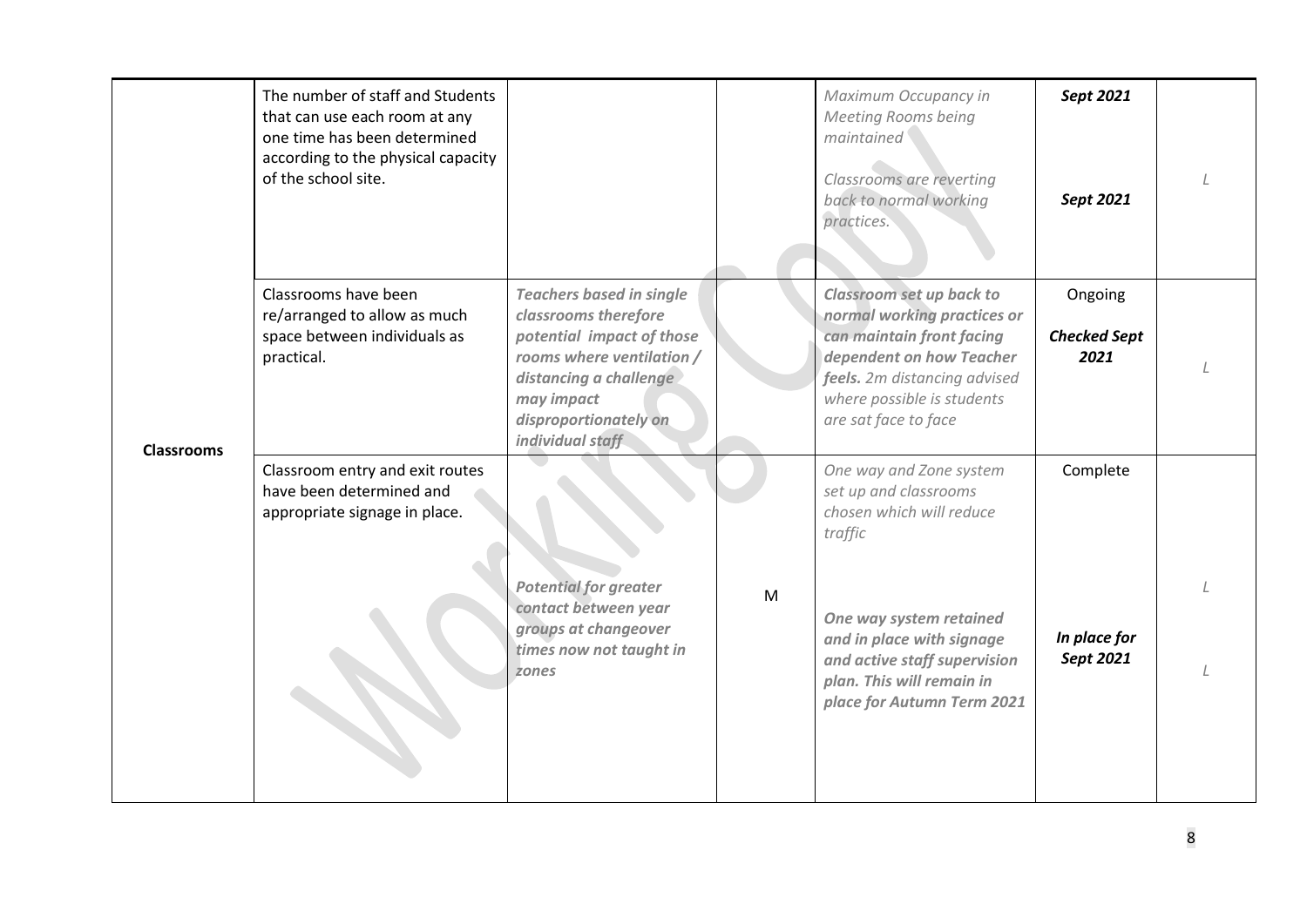<span id="page-8-0"></span>

| <b>Staffing</b> | Staffing numbers required for<br>entire cohort have been<br>determined including support<br>staff such as facilities, IT, and<br>office/admin staff.<br>Including at least one of the<br>following:<br>Registered First aider<br>$\bullet$<br>Designated<br>Safeguarding Lead (DSL)<br><b>SENCO</b><br>$\bullet$<br>Caretaker/site member<br>Office staff member<br>$\bullet$    | Welfare Officer / First Aider<br>unable to work on site due<br>to Covid-19 | H<br>H | Daily monitoring of staff<br>availability based on current<br>quidelines<br>Arrange Paediatric First Aid<br>cover based on other<br>members of staff with First<br>Aid training. Rota set up for<br>cover in all areas mentioned                                                                                                                              | Ongoing<br>Ongoing<br><b>First Aid</b><br><b>Training</b><br>delivered<br>30/11/20 | $\mathcal M$ |
|-----------------|----------------------------------------------------------------------------------------------------------------------------------------------------------------------------------------------------------------------------------------------------------------------------------------------------------------------------------------------------------------------------------|----------------------------------------------------------------------------|--------|---------------------------------------------------------------------------------------------------------------------------------------------------------------------------------------------------------------------------------------------------------------------------------------------------------------------------------------------------------------|------------------------------------------------------------------------------------|--------------|
|                 | Approach to staff absence<br>reporting and recording in place.<br>All staff aware.                                                                                                                                                                                                                                                                                               |                                                                            |        | Has been in place since<br>beginning of Lockdown and<br>will continue. Daily updates<br>provided by HR Team                                                                                                                                                                                                                                                   | Process is<br>ongoing                                                              |              |
|                 | Arrangements for staff who are<br>working from home are in place<br>(including those shielded,<br>clinically vulnerable and/or living<br>with someone in these groups).<br>This decision based on most up to<br>date guidelines<br>Communication arrangements<br>are in place with those staff and<br>their role in continuing to support<br>the working of the school is clear. |                                                                            |        | Constant communication via<br>Heads Update. Line<br>Management structures are<br>in place with remote<br>meetings in place where face<br>to face is not possible. SLT<br>meeting twice a week. Line<br>Management areas covered<br>by SLT Link<br><b>Keep measures in place</b><br>however shielding or<br>clinically vulnerable not in<br>guidance (Sept 21) | Ongoing                                                                            |              |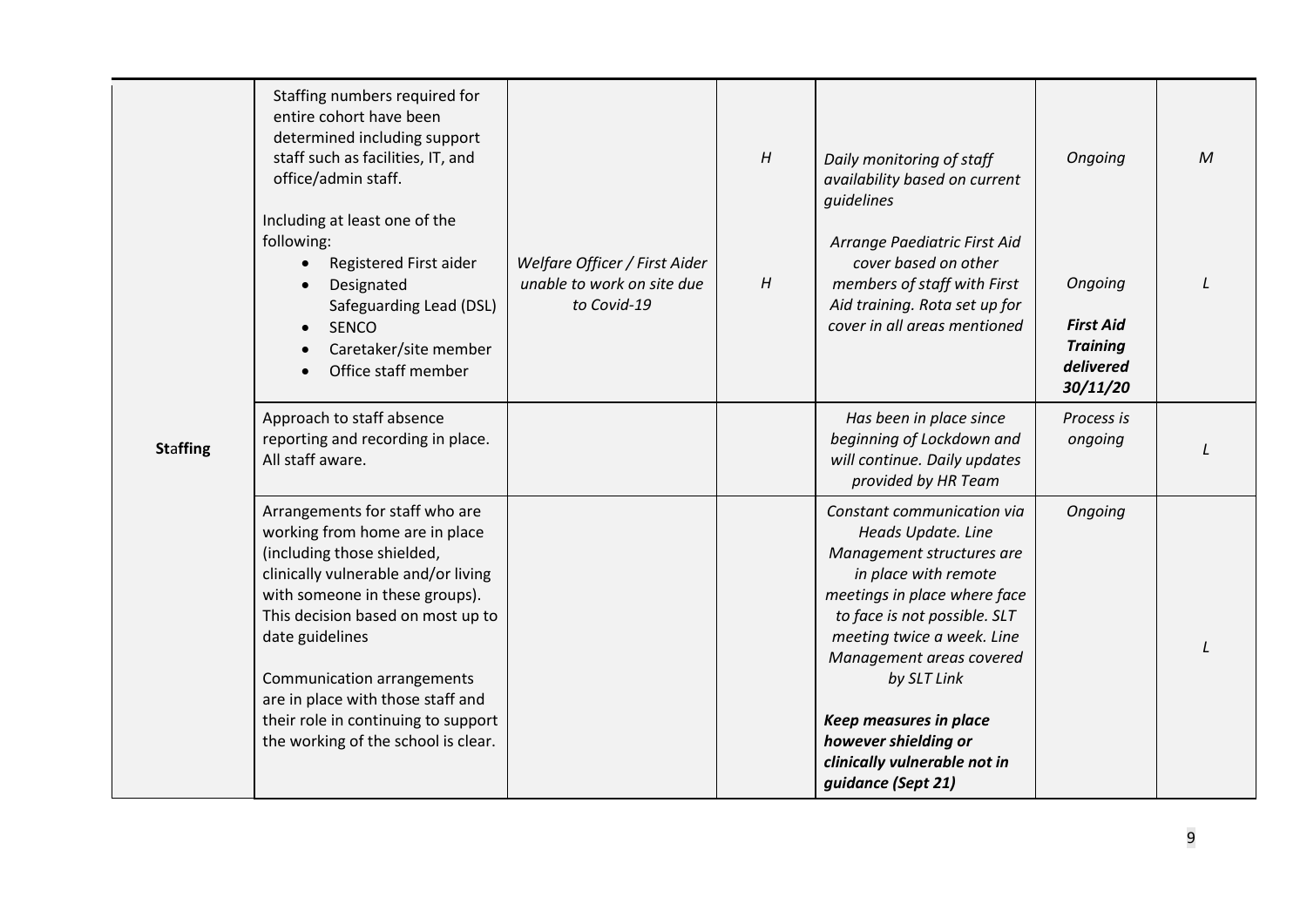| Plans to respond to increased<br>sickness levels are in place.<br>Cover arrangements determined<br>(including leaders and                  |                                                                                                  |                  | Monitoring on Daily Basis by<br>HR. Information shared with<br>SLT.                                                                    | Process is<br>ongoing         |                  |
|--------------------------------------------------------------------------------------------------------------------------------------------|--------------------------------------------------------------------------------------------------|------------------|----------------------------------------------------------------------------------------------------------------------------------------|-------------------------------|------------------|
| safeguarding designated leads) -<br>on a weekly rather than daily<br>basis to minimise contacts.                                           |                                                                                                  |                  |                                                                                                                                        |                               |                  |
| Arrangements for accessing<br>testing, if and when necessary,<br>are in place. Staff are clear on<br>returning to work guidance.           | Availability of Testing or<br>knowledge on where to test                                         | $\mathcal M$     | New Flow Chart provided by<br>PHE regarding Testing and<br>suspected cases. Will be<br>made available to all staff.                    | Sept 21<br><b>Still valid</b> |                  |
| 'Return to school' procedures are<br>clear for all staff.                                                                                  | Staff unclear on/do not<br>apply revised expectation<br>for supervision on lesson<br>changeovers | $\boldsymbol{M}$ | <b>Staff Handbook updated</b><br>based on guidance.<br><b>Expectations</b><br>communicated in advance<br>to students / parents / staff | <b>Updated</b><br>Sept 21     | $\boldsymbol{M}$ |
| Any staff contracts that need to<br>be issued, extended or amended<br>considering the current situation<br>have been.                      |                                                                                                  |                  | HR have been fully<br>operational and have dealt<br>contractual updates or<br>changes                                                  | Ongoing                       |                  |
| Any HR processes that were in-<br>train prior to or put on hold due<br>to the COVID19 emergency, have<br>been appropriately resolved.      |                                                                                                  |                  |                                                                                                                                        |                               |                  |
| Arrangements in place for any<br>visitors/ contractors on site,<br>protocols and expectations<br>shared.<br>NB: Their employer may require |                                                                                                  |                  | Check with the contractor<br>any requirements their<br>employer has specified<br>before visit. Share school<br>protocols.              | Ongoing                       |                  |
| them to wear PPE. This should be                                                                                                           |                                                                                                  |                  |                                                                                                                                        |                               |                  |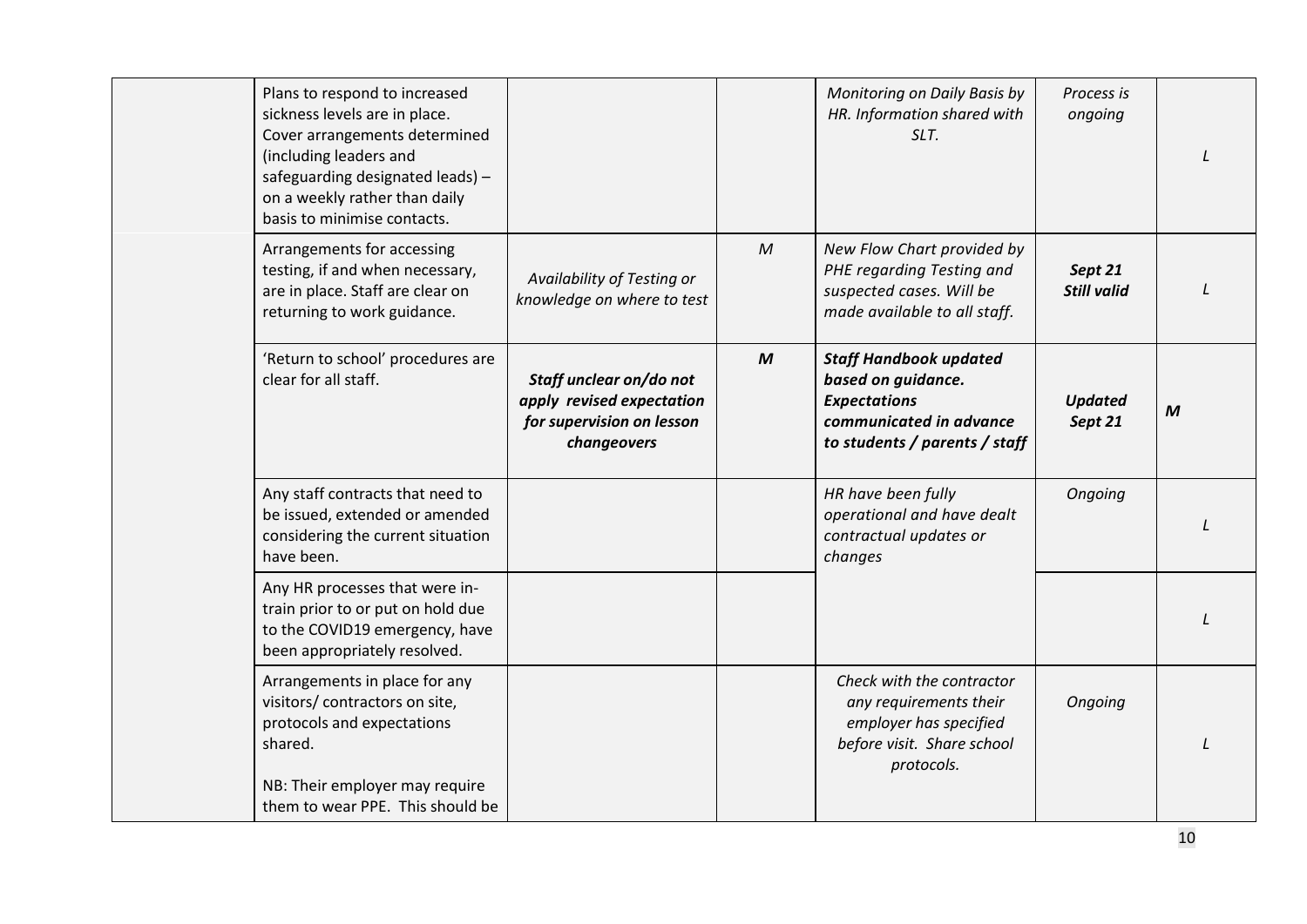<span id="page-10-1"></span><span id="page-10-0"></span>

|                          | documented as part of the risk<br>assessment carried out by the<br>Contractor.                                                                                                                                                                                                   |  |                                                                                                                                                                                                                                                             |                           |  |
|--------------------------|----------------------------------------------------------------------------------------------------------------------------------------------------------------------------------------------------------------------------------------------------------------------------------|--|-------------------------------------------------------------------------------------------------------------------------------------------------------------------------------------------------------------------------------------------------------------|---------------------------|--|
|                          | Arrangements in place for any<br>externally employed adults<br>delivering learning in school e.g.<br>sports coaches, music tutors.<br>Protocols and expectations<br>shared.                                                                                                      |  | Share amended procedures,<br>obtain their assessments<br>outlining controls, e.g. only<br>offering limited activities<br>which maintain distancing,<br>all equipment stringently<br>cleaned.                                                                | Ongoing                   |  |
| <b>Group Sizes</b>       | Class groups have been<br>determined on the basis of<br>consistent groups of Students,<br>that can remain separate from<br>other people and groups.<br>Up to a whole year group bubble<br>as per recent Gov advice July<br>2020                                                  |  | Government Guidance states<br>a return to normal class<br>sizes.<br>School still monitoring<br>numbers for Assemblies or<br><b>Staff Meetings going remote</b><br>where applicable                                                                          | <b>Updated Sept</b><br>21 |  |
| <b>Social Distancing</b> | Arrangements for social<br>distancing in place to consider:<br>A specific school drop off<br>time plus staggered<br>release times and<br>multiple locations (if<br>possible)<br>Staggered or limited<br>amounts of moving<br>around the school/<br>corridors<br>Classroom design |  | Social distancing restrictions<br>removed from current<br>quidelines.<br><b>Normal Timetable</b><br>resumed, start and<br>finish times<br>Zones retained for<br>break and<br><b>lunchtimes</b><br>Field will continue to<br>be open (Weather<br>permitting) | <b>Updated Sept</b><br>21 |  |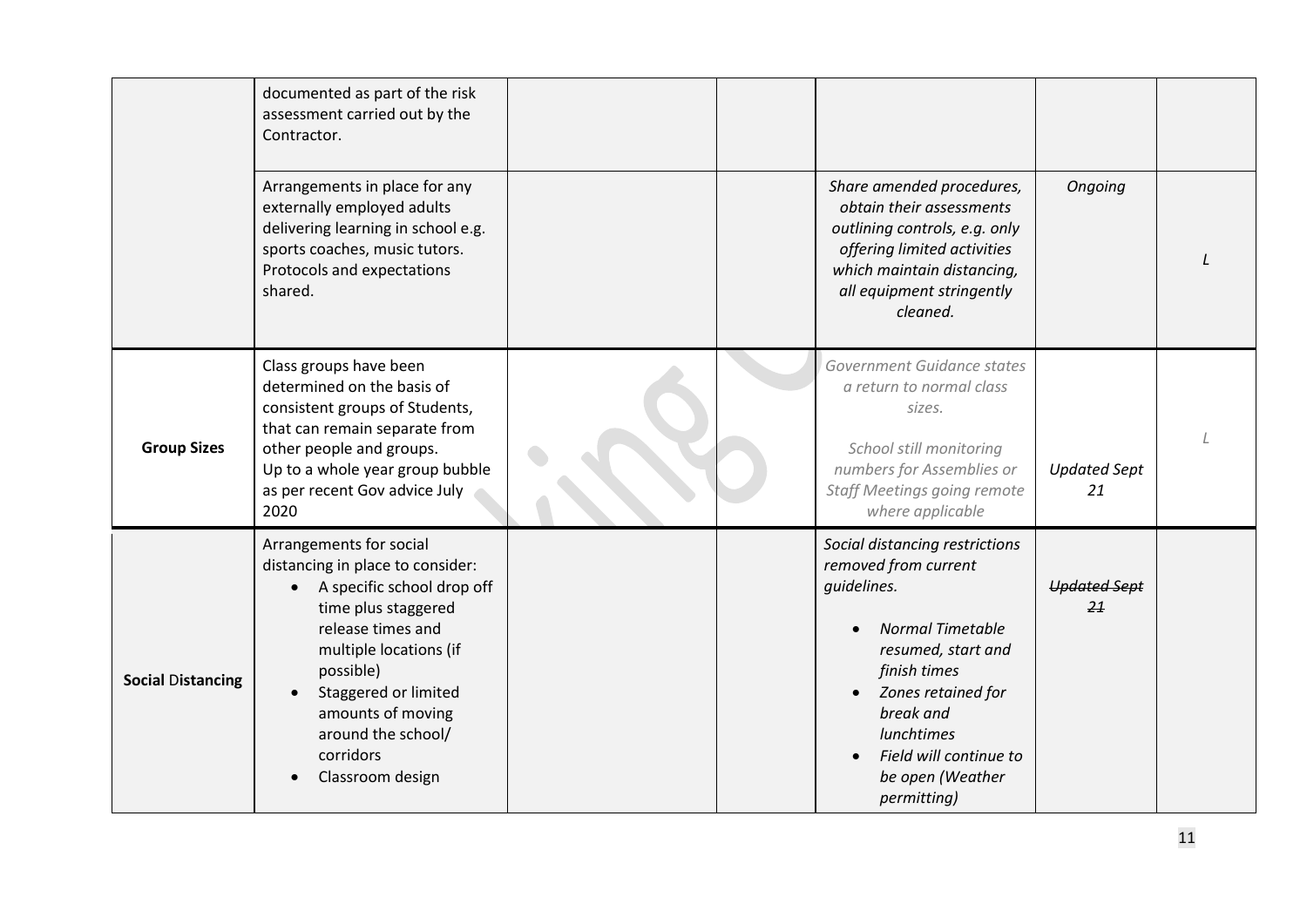| Lunch times staggered.<br>$\bullet$<br>Plans for social distancing<br>during these times in<br>place, such as when<br>queuing for lunches<br>Toilet arrangements |  | One-way system<br>$\bullet$<br>maintained around<br>school<br><b>Winter Zones</b><br>established now<br>field has been<br>closed. Students still<br>expected to be kept<br>in separate areas<br>reducing mixing to a<br>minimum<br><b>Allocated Toilet</b><br>$\bullet$<br>facilities for each<br>year group<br>reintroduced for end<br>of Autumn Term                                                                                       | <b>Reviewed and</b><br>still in place<br><b>Feb 22</b> |  |
|------------------------------------------------------------------------------------------------------------------------------------------------------------------|--|----------------------------------------------------------------------------------------------------------------------------------------------------------------------------------------------------------------------------------------------------------------------------------------------------------------------------------------------------------------------------------------------------------------------------------------------|--------------------------------------------------------|--|
| Approach to avoiding children<br>and young people entering school<br>congregating and breaching social<br>distancing is in place.                                |  | <b>Social Distancing restrictions</b><br>removed from current<br>guidance but Crofton will<br>continue to adhere to certain<br>measures over next half<br>term,<br>One Way System in place<br>$\bullet$<br>to reduce congestion<br>Students will remain<br>$\bullet$<br>outside during break and<br>lunchtimes unless<br>weather dictates<br>otherwise<br>Canteen will remain<br>$\bullet$<br>closed for eating for<br>mixed year groups and | <b>Jan 22</b>                                          |  |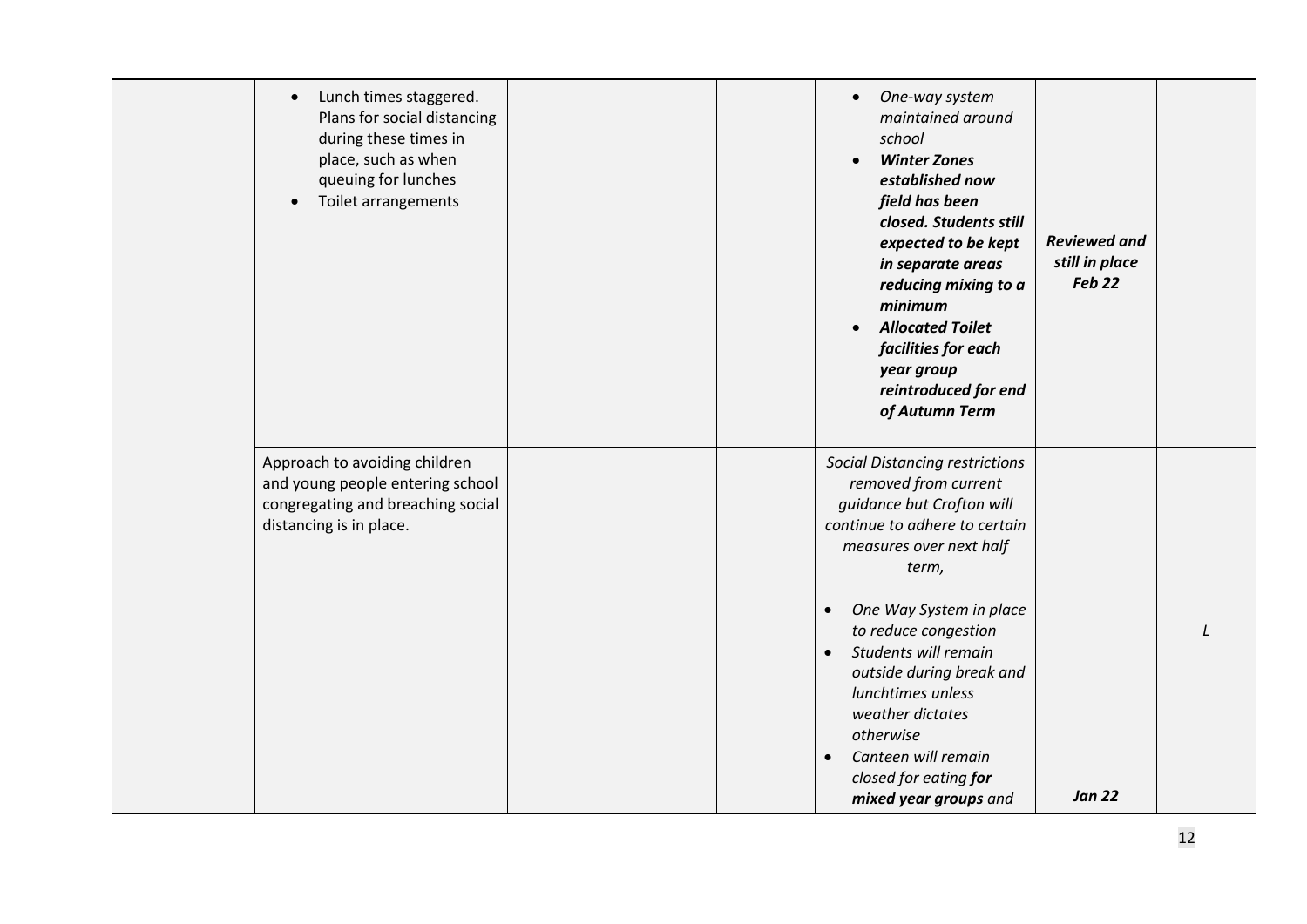<span id="page-12-0"></span>

|                 |                                                                                                                                                                                                                                                                                                  |                                    |              | just serving only and<br>Year 11 allowed to eat<br>in canteen                                                                                                                                  |                                                    |  |
|-----------------|--------------------------------------------------------------------------------------------------------------------------------------------------------------------------------------------------------------------------------------------------------------------------------------------------|------------------------------------|--------------|------------------------------------------------------------------------------------------------------------------------------------------------------------------------------------------------|----------------------------------------------------|--|
|                 | Approach to assemblies - if still<br>occurring, plan in place to<br>manage social distancing.                                                                                                                                                                                                    |                                    |              | <b>Based on current guidelines</b><br>assemblies can now occur.<br>Trialling live Assemblies 2nd<br>Sept 2021 with distancing<br>measures for tutor groups<br><b>Both Main Hall and Sports</b> | Sept 21                                            |  |
|                 |                                                                                                                                                                                                                                                                                                  |                                    |              | Hall will be used                                                                                                                                                                              |                                                    |  |
|                 | Social distancing / Systems of<br>Control action plan<br>communicated with parents,<br>including approach to breaches.                                                                                                                                                                           |                                    |              | Communication of controls<br>and required behaviour of<br>Students carried out by SHN<br>Amendment to current<br>Behaviour Policy setting on<br>site expectations during<br>these restrictions | Ongoing as in<br>place for<br>current<br>operation |  |
|                 | Arrangements in place for the use<br>of the outdoor areas, including<br>equipment.<br>NB: outdoor equipment should<br>not be used unless it is<br>appropriately cleaned between<br>groups of children and young<br>people using it, and that multiple<br>groups do not use it<br>simultaneously. |                                    |              | Designated zone to each<br><b>Year Group for break and</b><br>lunch times.                                                                                                                     | <b>Still valid</b><br>Sept 21                      |  |
| <b>Catering</b> | Arrangements in place to provide<br>food to Students on site,<br>including the requirement of<br>universal free school meals.                                                                                                                                                                    | School kitchen has been<br>closed. | $\mathcal M$ | School Canteen open and will<br>provide hot or cold meals for<br>children.                                                                                                                     |                                                    |  |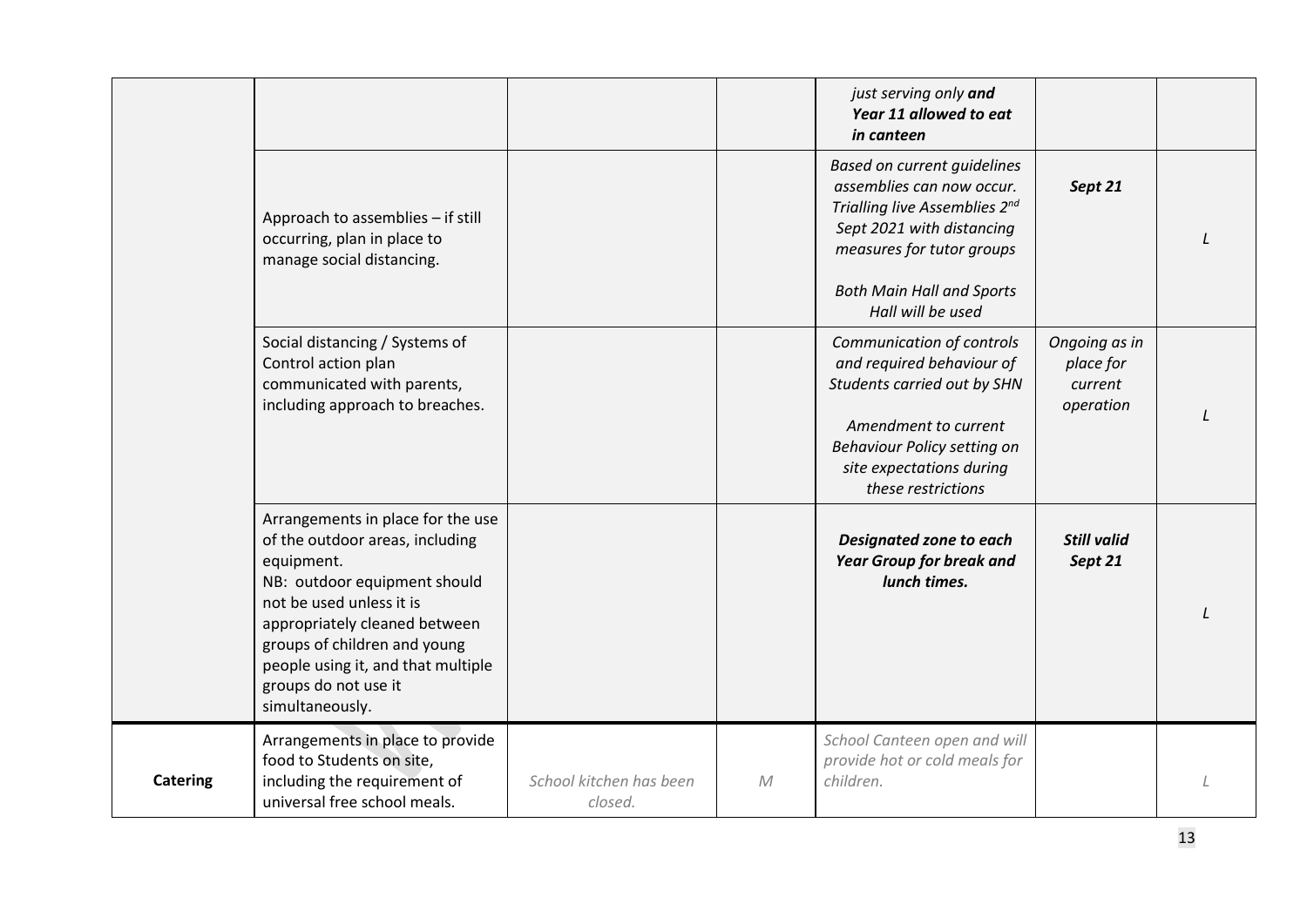<span id="page-13-0"></span>

|            |                                                                                                                                                                           |                                                                   |        | HC3S are 3rd Party                                                                                                                                                                                                     |                           |  |
|------------|---------------------------------------------------------------------------------------------------------------------------------------------------------------------------|-------------------------------------------------------------------|--------|------------------------------------------------------------------------------------------------------------------------------------------------------------------------------------------------------------------------|---------------------------|--|
|            |                                                                                                                                                                           | Catering staff unable to<br>return to work onsite.                |        | Contractors. Can provide<br>appropriate staff                                                                                                                                                                          | <b>Updated Sept</b><br>21 |  |
|            |                                                                                                                                                                           | Number of students<br>requiring access to Canteen<br>at one time. |        | Reduced menu with hot<br>options which can be<br>presented in tubs with lids                                                                                                                                           |                           |  |
|            |                                                                                                                                                                           |                                                                   | Н      | <b>Business as usual from Sept</b><br>1 <sup>st</sup> . Will monitor situation to<br>see if previous measures<br>need to be introduced to<br>prevent risk in the canteen                                               |                           |  |
|            | Arrangements for the continued<br>provision of FSMs for children not<br>attending school are in place.                                                                    |                                                                   |        | Continuing the current<br>provision                                                                                                                                                                                    | Ongoing                   |  |
|            | PPE requirements understood<br>and appropriate supplies in place.<br>Long term approach to obtaining<br>adequate PPE supplies in place.<br><b>Guidance regarding Face</b> | Is PPE Available?                                                 | H<br>H | <b>Face Coverings and Gloves</b><br>are available from Medical<br>Room on request by staff<br>who feel they need it.<br>PPE will also be available for<br><b>Medical and Site Team Staff</b><br>available Medical Room |                           |  |
| <b>PPE</b> | <b>Coverings and Face Shields</b>                                                                                                                                         |                                                                   |        | <b>Face Coverings</b>                                                                                                                                                                                                  |                           |  |
|            |                                                                                                                                                                           | Clear guidance for both<br>staff and students                     |        | <b>Crofton School to adopt</b><br><b>Gov/DFE Guidelines on</b><br>wearing masks. Feb 22<br>masks are not required in<br>school however if students                                                                     |                           |  |
|            |                                                                                                                                                                           |                                                                   |        |                                                                                                                                                                                                                        |                           |  |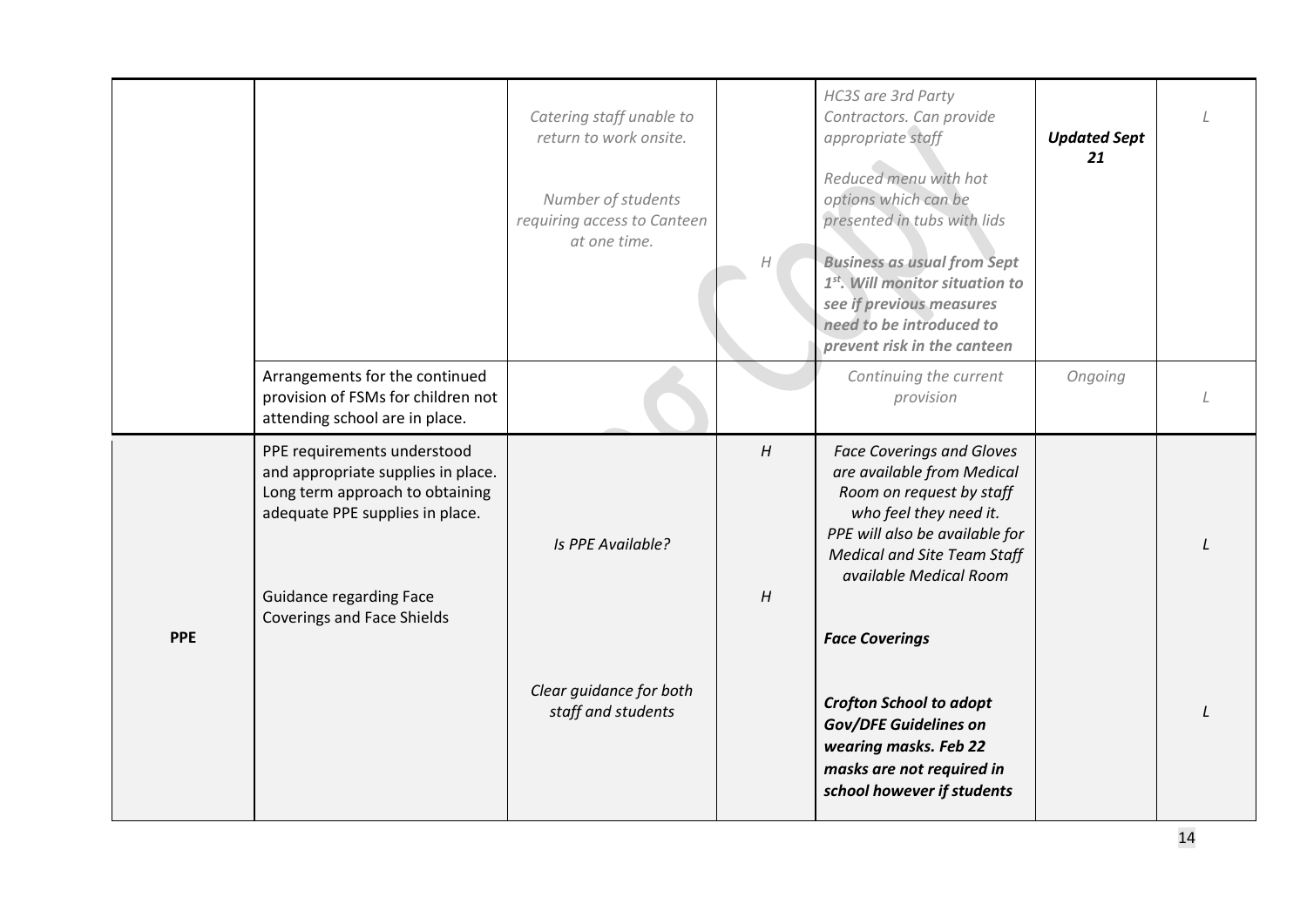<span id="page-14-0"></span>

|                                                                               |                                                                                                                                                                                                                                                                                                                                                                                                                                                            |                                                                                                  | or staff choose to wear<br>them it will not be<br>discouraged.                                                                                                                                                                                                                                                                                                                                                                                                                                                                                                                                                                                                                                                                                                                                                     | <b>Updated</b><br>Feb <sub>22</sub>                                                   |              |
|-------------------------------------------------------------------------------|------------------------------------------------------------------------------------------------------------------------------------------------------------------------------------------------------------------------------------------------------------------------------------------------------------------------------------------------------------------------------------------------------------------------------------------------------------|--------------------------------------------------------------------------------------------------|--------------------------------------------------------------------------------------------------------------------------------------------------------------------------------------------------------------------------------------------------------------------------------------------------------------------------------------------------------------------------------------------------------------------------------------------------------------------------------------------------------------------------------------------------------------------------------------------------------------------------------------------------------------------------------------------------------------------------------------------------------------------------------------------------------------------|---------------------------------------------------------------------------------------|--------------|
| <b>Response to</b><br>suspected/<br>confirmed case<br>of COVID19 in<br>school | Approach to confirmed COVID19<br>cases in place: during school day<br>People becoming unwell<br>while on-site or becoming<br>symptomatic whilst on<br>site<br>Which staff member/s<br>should be informed/ take<br>action<br>Area established to be<br>used if an individual is<br>displaying symptoms<br>during the school day and<br>needs to be isolated<br>Cleaning procedure in<br>place<br>Arrangements for<br>informing parent<br>community in place | High risk of transmission<br>for Staff and Students<br>What if case fails to report<br>symptoms? | <b>New PHE Flowcharts</b><br>provided as guidance for all<br>staff members<br>If a member of staff or a<br>student becomes unwell in<br>the workplace with<br>coronavirus symptoms they<br>will be sent home and<br>advised to follow<br>Government advice to self-<br>isolate.<br>Office Space has been<br>identified to act as secure<br>waiting room for collection<br>of Students or members of<br>staff<br>All surfaces that a<br>symptomatic person has<br>come into contact with must<br>be cleaned and disinfected,<br>especially objects visibly<br>contaminated with body<br>fluids and all potentially<br>contaminated high-contact<br>areas such as toilets<br>Public areas where a<br>symptomatic individual has<br>passed through and spent<br>minimal time, such as<br>corridors, but which are not | Ongoing<br>Updated<br>quidelines<br>Sept 21<br>Reporting<br>process still<br>relevant | $\mathcal M$ |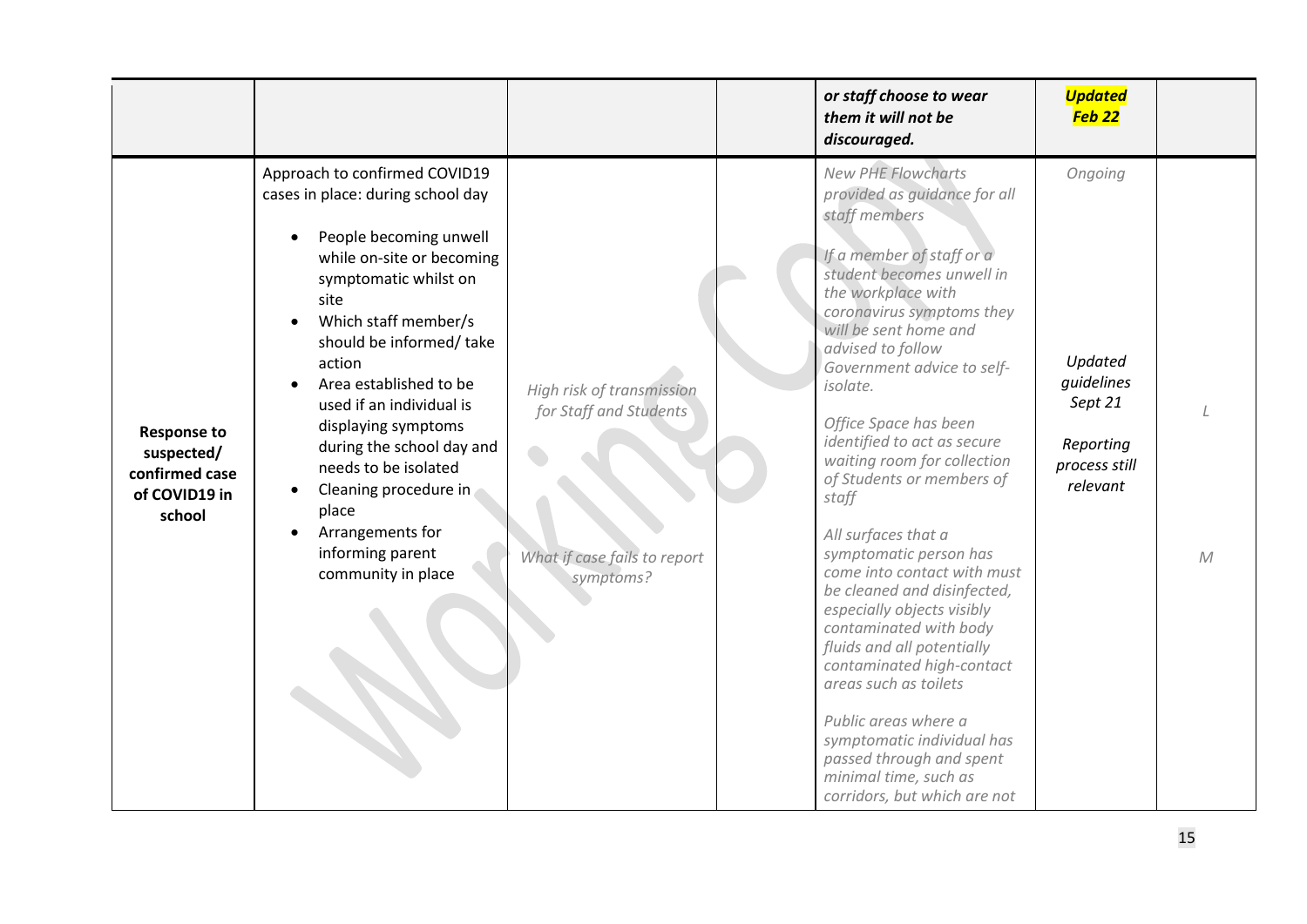|                                                                                                                                                                                                                          |  | visibly contaminated with<br>body fluids, can be cleaned<br>thoroughly as normal<br>Cleaning staff should use<br>disposable cloths or paper<br>roll and a combined<br>detergent disinfectant<br>solution at a dilution of 1000<br>parts per million available<br>chlorine<br>Cleaning staff must wear<br>appropriate PPE<br>Waste from cleaning of<br>areas where possible cases<br>have been (including<br>disposable cloths and<br>tissues) should be "double-<br>bagged" and tied off; it<br>should be placed in a secure<br>holding area for 72 hours<br>before being disposed of in<br>general waste |                    |  |
|--------------------------------------------------------------------------------------------------------------------------------------------------------------------------------------------------------------------------|--|-----------------------------------------------------------------------------------------------------------------------------------------------------------------------------------------------------------------------------------------------------------------------------------------------------------------------------------------------------------------------------------------------------------------------------------------------------------------------------------------------------------------------------------------------------------------------------------------------------------|--------------------|--|
| Approach to confirmed COVID19<br>cases in place: outside of school<br>hours<br>Approach to relocating<br>Students away from<br>certain parts of the<br>school to clean, if<br>possible<br>Cleaning procedure in<br>place |  | As per guidance at time of<br>case being identified. Inform<br>all relevant staff and<br>students based on report<br>case of Covid 19<br>Waiting/Holding Room<br>identified for potential cases<br>to be collected by parents.                                                                                                                                                                                                                                                                                                                                                                            | Updated<br>Sept 21 |  |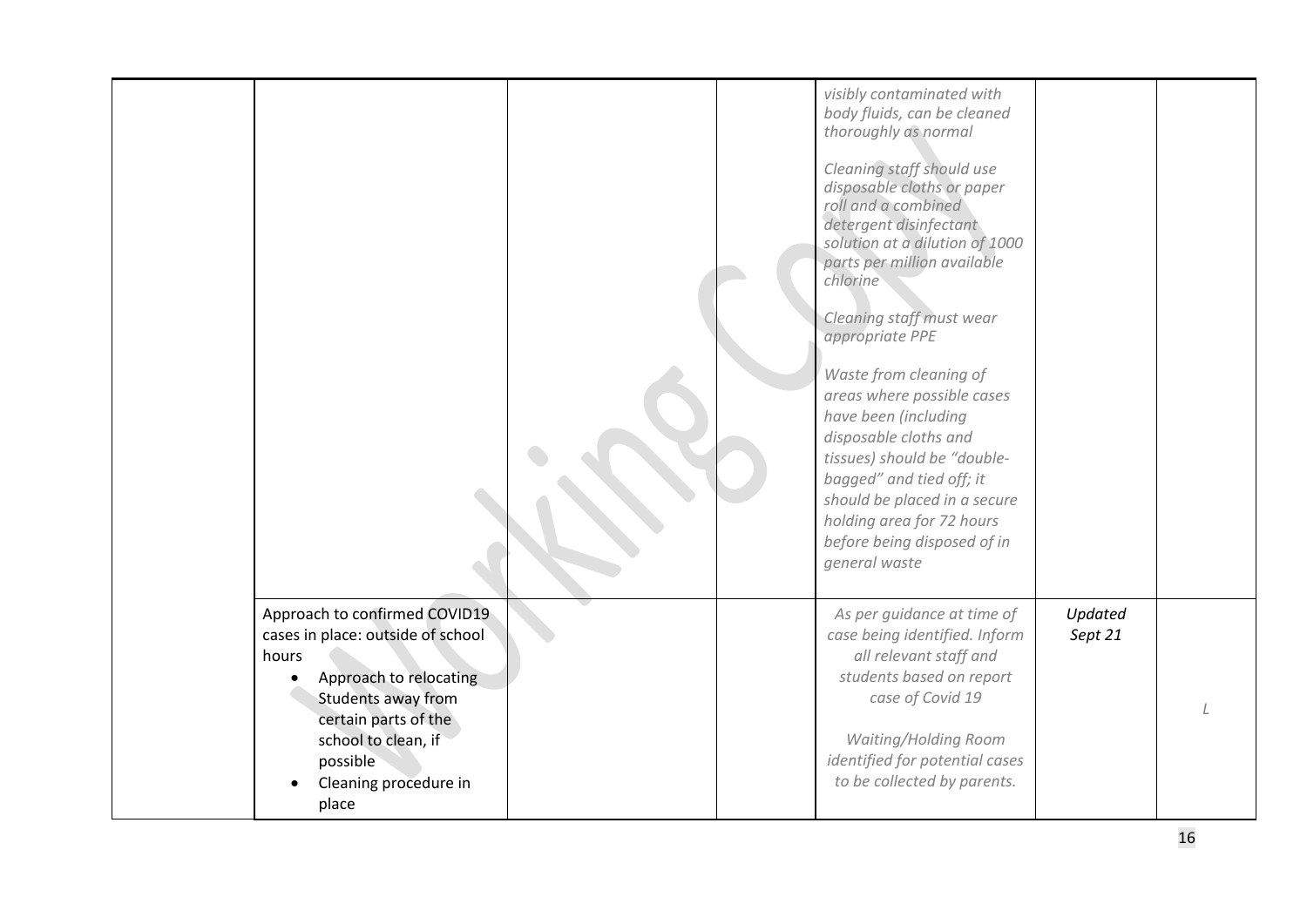<span id="page-16-0"></span>

|                                                           | Arrangements for<br>informing parent<br>community in place<br>Contingency Planning for<br>Outbreak                                                                                                                                                            |                                                      | Use SMHW and Teams<br>to be redeployed<br>Contingency Plan revised<br>۰<br>in line with new<br>quidance, still applicable<br>(Updated Sept 21)                     |                    |   |
|-----------------------------------------------------------|---------------------------------------------------------------------------------------------------------------------------------------------------------------------------------------------------------------------------------------------------------------|------------------------------------------------------|--------------------------------------------------------------------------------------------------------------------------------------------------------------------|--------------------|---|
|                                                           | <b>Communication of Plan to</b><br>Staff/Students/Parents including<br>How it will work, expectations<br>and daily routine                                                                                                                                    |                                                      | <b>Communication of new</b><br>arrangements from Sept 1st:<br><b>SHN letters home to</b><br>parents/Tutor sessions/<br>revised website content                     | Sept 21            |   |
| <b>Pupil Re-</b><br>orientation                           | Approach and expectations<br>around school uniform<br>determined and communicated<br>with parents.                                                                                                                                                            |                                                      | Business as usual as per<br>recent guidelines                                                                                                                      | Ongoing            |   |
| back into school<br>after a period of<br>closure/being at | Changes to the school<br>day/timetables shared with<br>parents.                                                                                                                                                                                               |                                                      | Business as usual as per<br>recent communications                                                                                                                  |                    |   |
| home/Summer<br><b>Holidays and new</b><br>guidance        | Consideration of the impact of<br>COVID19 on families and whether<br>any additional support may be<br>required:<br>Financial<br>$\bullet$<br>Increased FSM eligibility<br>$\bullet$<br>Referrals to social care and<br>support for other identified<br>groups |                                                      | Ongoing review of vulnerable<br>students. Safeguarding Leads<br>and SEND Leads reporting<br>into Head regarding status of<br>those identified in various<br>groups | Ongoing<br>process |   |
|                                                           | All students have access to<br>technology and remote learning<br>offer.                                                                                                                                                                                       | What is student doesn't<br>have access to technology | <b>Existing provision is</b><br>established and well                                                                                                               | Ongoing            | M |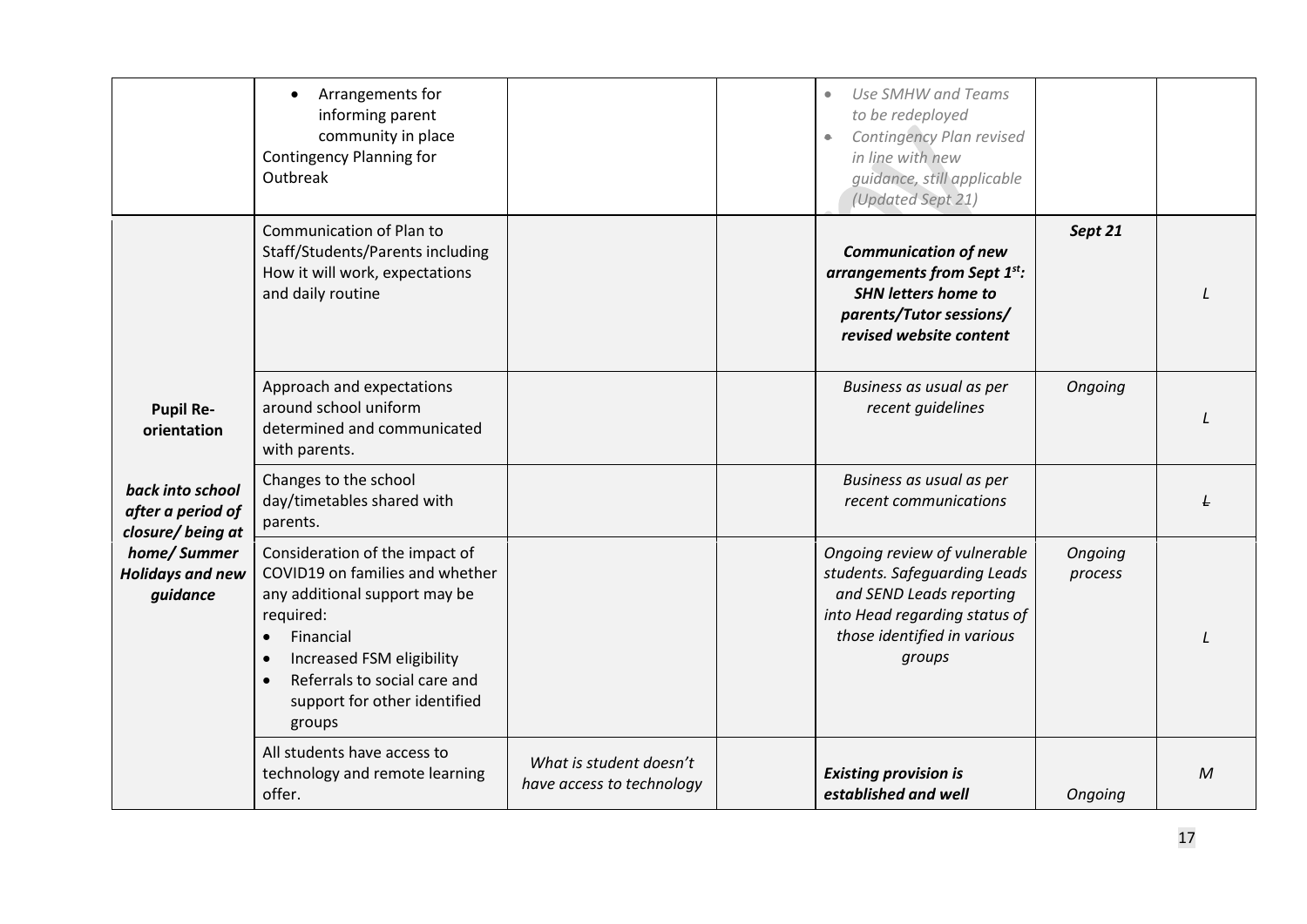| Blended approach between<br>physical and remote learning<br>developed, including support for<br>those CYP who are shielding/<br>clinically vulnerable.                                             | developed and will be<br>monitored.                                                                                                                                                                                                                             |                |   |
|----------------------------------------------------------------------------------------------------------------------------------------------------------------------------------------------------|-----------------------------------------------------------------------------------------------------------------------------------------------------------------------------------------------------------------------------------------------------------------|----------------|---|
| Online/ website support for<br>families and young people around<br>transition.                                                                                                                     | Covid Section on Website<br>being updated with<br>appropriate information.<br><b>Update at start of New</b><br>Term. Heads of Year leading<br>transition for each year<br>group supported by Tutor<br>Team                                                      | <b>Ongoing</b> | L |
| <b>Student Testing</b><br><b>Based on new Gov Guidelines all</b><br>students must have one negative<br>test before re-entering school.<br>On site testing procedure devised<br>to accommodate this | Year 7,8,9,10,11 all tested<br>Sept 1 <sup>st</sup> for first test.<br>WC Sept $6^{th}$ $2^{nd}$ Test as per<br>Government mandate.<br><b>Test Centre move to Main</b><br>Hall. All current hygiene<br>procedures from previous<br>test centre in place in hall | Sept 21        |   |
|                                                                                                                                                                                                    | Once timetable complete<br>distribution of home kits<br>ready to go including online<br>video of how to administer<br>home test.                                                                                                                                |                |   |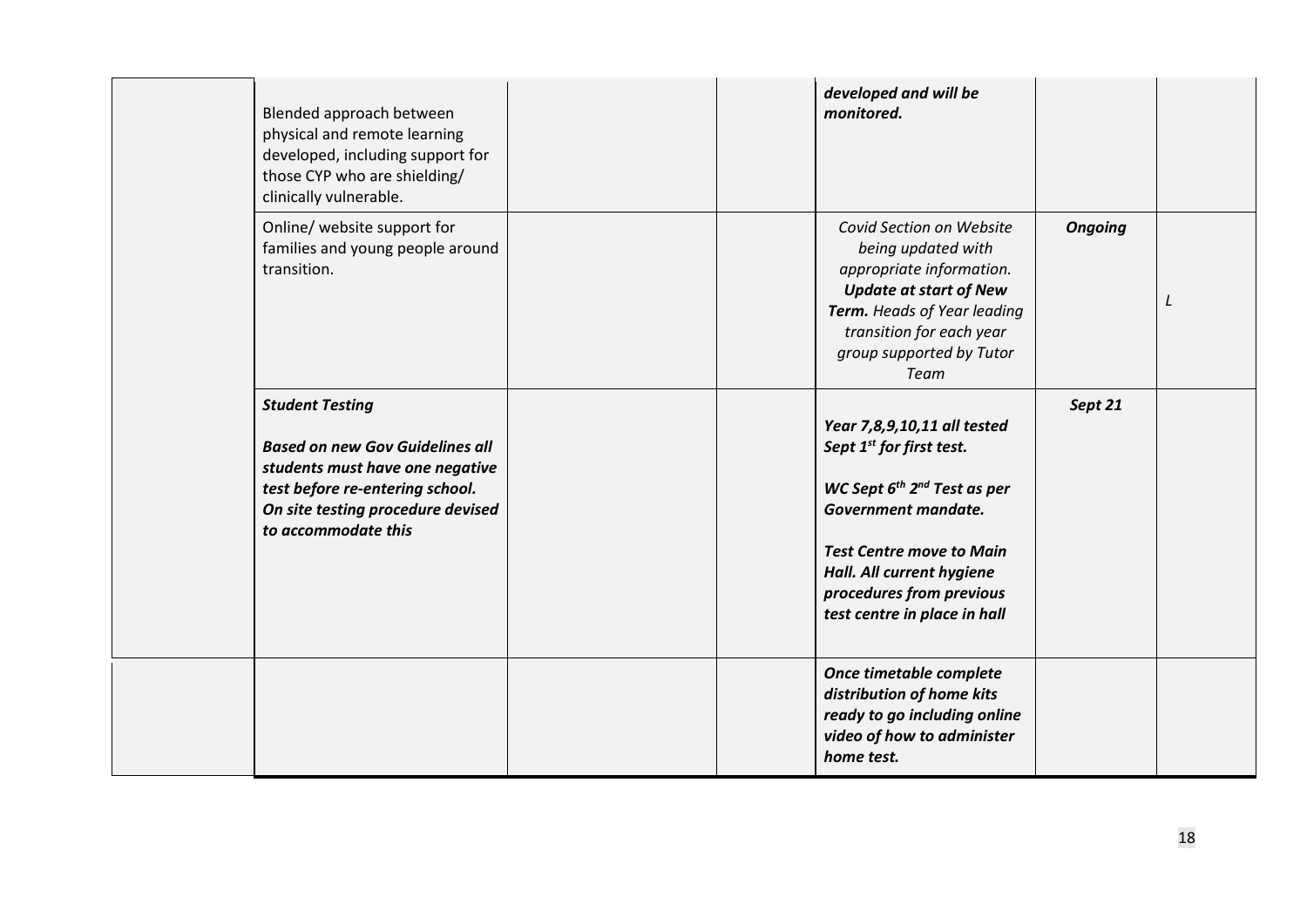<span id="page-18-1"></span><span id="page-18-0"></span>

| Safeguarding                            | Work with other agencies has<br>been undertaken to support<br>vulnerable students and families.                                                                                                                                                                    |  | Safeguarding Team and<br><b>Family Liaison Officer</b><br>coordinating with relevant<br>agencies                                                                                                                                                                            | Ongoing                       |  |
|-----------------------------------------|--------------------------------------------------------------------------------------------------------------------------------------------------------------------------------------------------------------------------------------------------------------------|--|-----------------------------------------------------------------------------------------------------------------------------------------------------------------------------------------------------------------------------------------------------------------------------|-------------------------------|--|
|                                         | Current learning plans, revised<br>expectations and required<br>adjustments have been<br>considered.                                                                                                                                                               |  | Review of progress via<br>HoY/SSL's and targeted<br>approach to an identified list<br>of students                                                                                                                                                                           | Ongoing<br>Sept 21            |  |
|                                         | Whole school approach to<br>adapting curriculum (S/M/L<br>term), including:<br>Core and Options<br>$\bullet$<br>Curriculum<br>Wellbeing curriculum<br>recognising 'non-<br>curriculum' learning that<br>has been done<br>capturing pupil<br>achievements/ outcomes |  | staff are trained and<br>supported in front of<br>classroom delivery style and<br>aware of how best to provide<br>students with additional<br>support.<br><b>Monitor transition to</b><br>normal practices                                                                  | Still relevant<br>Sept 21     |  |
| Curriculum /<br>learning<br>environment | Student behaviour policy<br>reviewed and amended where<br>necessary in line with the current<br>circumstances.                                                                                                                                                     |  | Behaviour policy being<br>amended to reflect the new<br>conditions under current<br>restrictions                                                                                                                                                                            | Amended<br>version<br>Sept 21 |  |
|                                         | Approach to provision of the<br>elements of the EHCP including<br>health/therapies.                                                                                                                                                                                |  | PWS managing contact with<br><b>EHCP Students and</b><br>requirements within school.<br>Transition of potential Year 7<br>students currently under<br>review. Reviewing staffing<br>levels for LSA's available.<br>Current Vulnerable Students<br>have been catered for and | Ongoing.                      |  |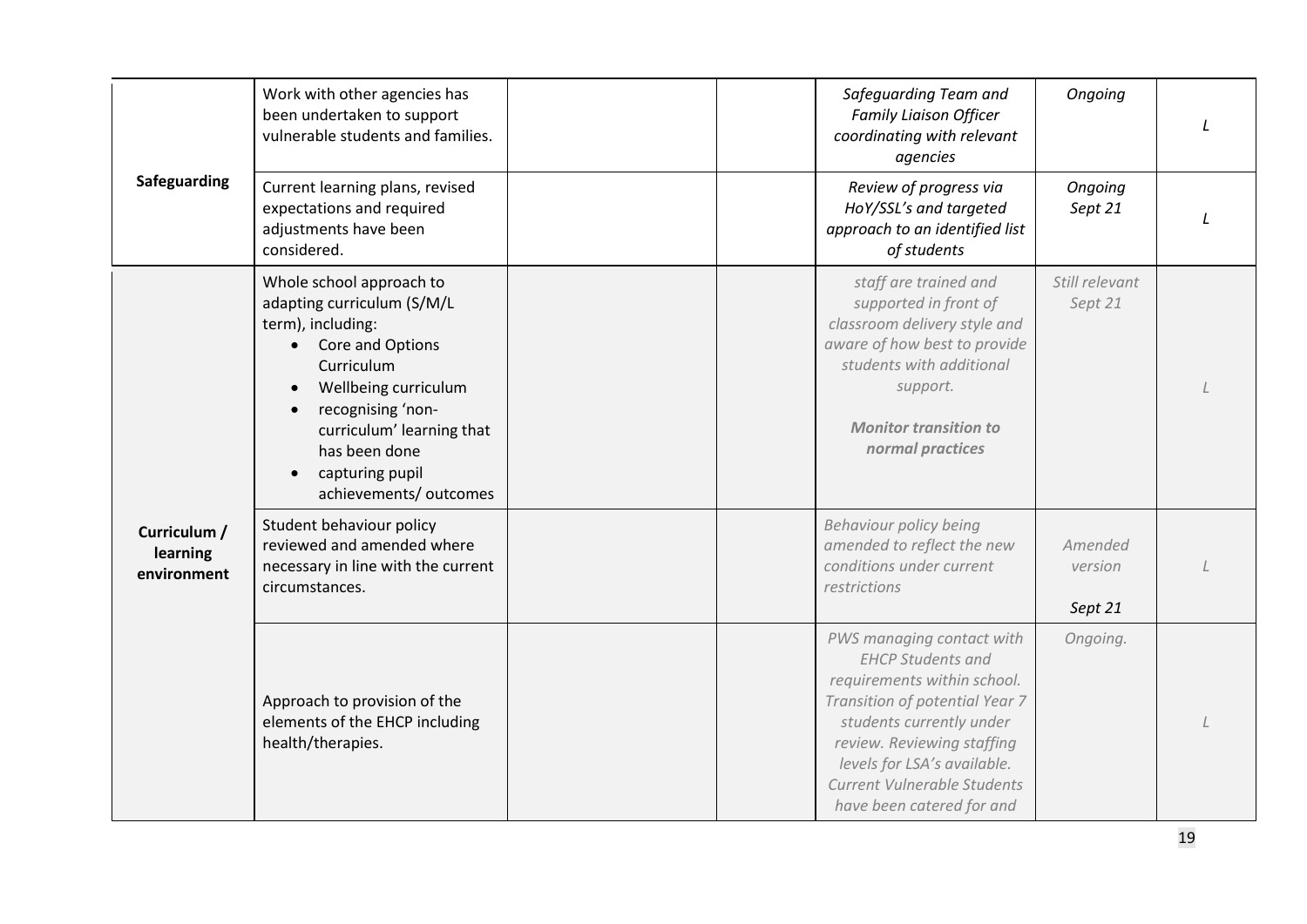<span id="page-19-1"></span><span id="page-19-0"></span>

|                                     |                                                                                                                                                                                                             |  | will be targeted and assessed<br>over first few weeks of<br>reopening. Will continue<br>with that provision but<br>scaled up. |                               |               |
|-------------------------------------|-------------------------------------------------------------------------------------------------------------------------------------------------------------------------------------------------------------|--|-------------------------------------------------------------------------------------------------------------------------------|-------------------------------|---------------|
|                                     | Annual reviews.                                                                                                                                                                                             |  | Virtual reviews / Online<br>meeting in place                                                                                  |                               |               |
|                                     | Requests for assessment.                                                                                                                                                                                    |  | Remote working practices<br>have been in place since<br>lockdown                                                              | Ongoing                       |               |
| <b>Students with</b><br><b>SEND</b> | Approach to supporting<br>attendance for prioritised year<br>groups determined.                                                                                                                             |  | Vulnerable Students being<br>monitored. Those attending<br>current provision and those<br>being encouraged to attend.         | Ongoing                       | $\mathcal{L}$ |
|                                     | Approach to support for parents<br>where rates of persistent absence<br>were high before closure.                                                                                                           |  | Contact with parents being<br>delivered by Heads of Year<br>and Tutors of those identified<br>with attendance issues          | Ongoing                       |               |
| <b>Communication</b>                | Pupil communications around:<br>Changes to timetable<br>Social distancing<br>arrangements<br>Staggered start times<br>Expectations when in<br>school and at home<br>Travelling to and from school<br>safely |  | Continuous communication<br>to parents and students<br>regarding Covid-19<br>Arrangements and<br>expectations                 | Updated<br>Sept 21<br>Ongoing |               |
|                                     | On-going regular<br>communication plans<br>determined to ensure                                                                                                                                             |  | Letters, website updates,<br>social media                                                                                     | Ongoing                       |               |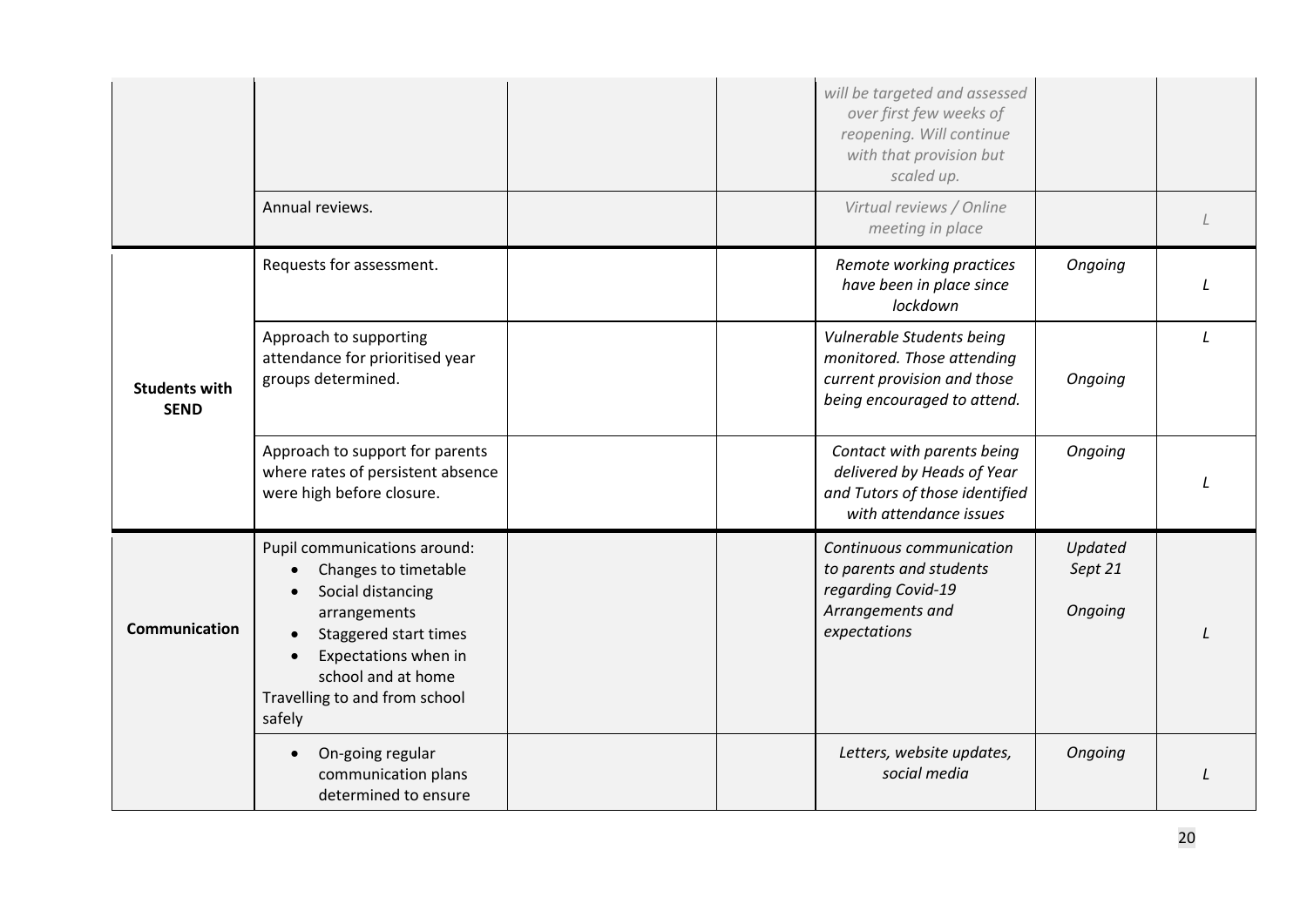<span id="page-20-1"></span><span id="page-20-0"></span>

|                                   | parents are kept well-<br>informed                                                                                                                                                                               |                                                                                                                 |                                                                                                                                                                                                                                                                                                                                                                                                                                                   |                                      |  |
|-----------------------------------|------------------------------------------------------------------------------------------------------------------------------------------------------------------------------------------------------------------|-----------------------------------------------------------------------------------------------------------------|---------------------------------------------------------------------------------------------------------------------------------------------------------------------------------------------------------------------------------------------------------------------------------------------------------------------------------------------------------------------------------------------------------------------------------------------------|--------------------------------------|--|
|                                   | Meetings and decisions that need<br>to be taken prioritised.                                                                                                                                                     |                                                                                                                 | Based on new guidance<br>decisions will be made on<br>format of governing body<br>meetings. Virtual or In school                                                                                                                                                                                                                                                                                                                                  | Ongoing                              |  |
| Governors/<br>Governance          | Governors are clear on their role<br>in the planning and re-opening of<br>the school, including support to<br>leaders.<br>Approach to communication<br>between Leaders and governors<br>is clear and understood. |                                                                                                                 | <b>Potential for Sub-Committee</b><br>(HSP) to be involved in<br>monitoring of Risk<br>Assessment and delivery of<br>plan                                                                                                                                                                                                                                                                                                                         | Ongoing                              |  |
| School events,<br>including trips | The school's annual calendar of<br>events has been reviewed and<br>decisions made on cancelling or<br>going ahead with events in the<br>immediate term, including school<br>trips.                               | <b>Onsite Events</b><br>Controlling number of non<br>frequent visitors to Crofton<br>School to reduce potential | Events individually risk<br>assessed to manage balance<br>of in person / virtual as<br>appropriate<br>Consulting with Travel<br>providers regarding planned<br>trips. Potential financial risk<br>from cancellations.<br>Managing on a case by case<br>basis. Process managed<br>through Finance Dept.<br>Ski Trip Feb 2022<br>$\bullet$<br><b>Opening Evening (Sept 21)</b><br>Wearing a face covering<br>in all indoor areas, unless<br>exempt. | Ongoing<br><b>Updated Sept</b><br>21 |  |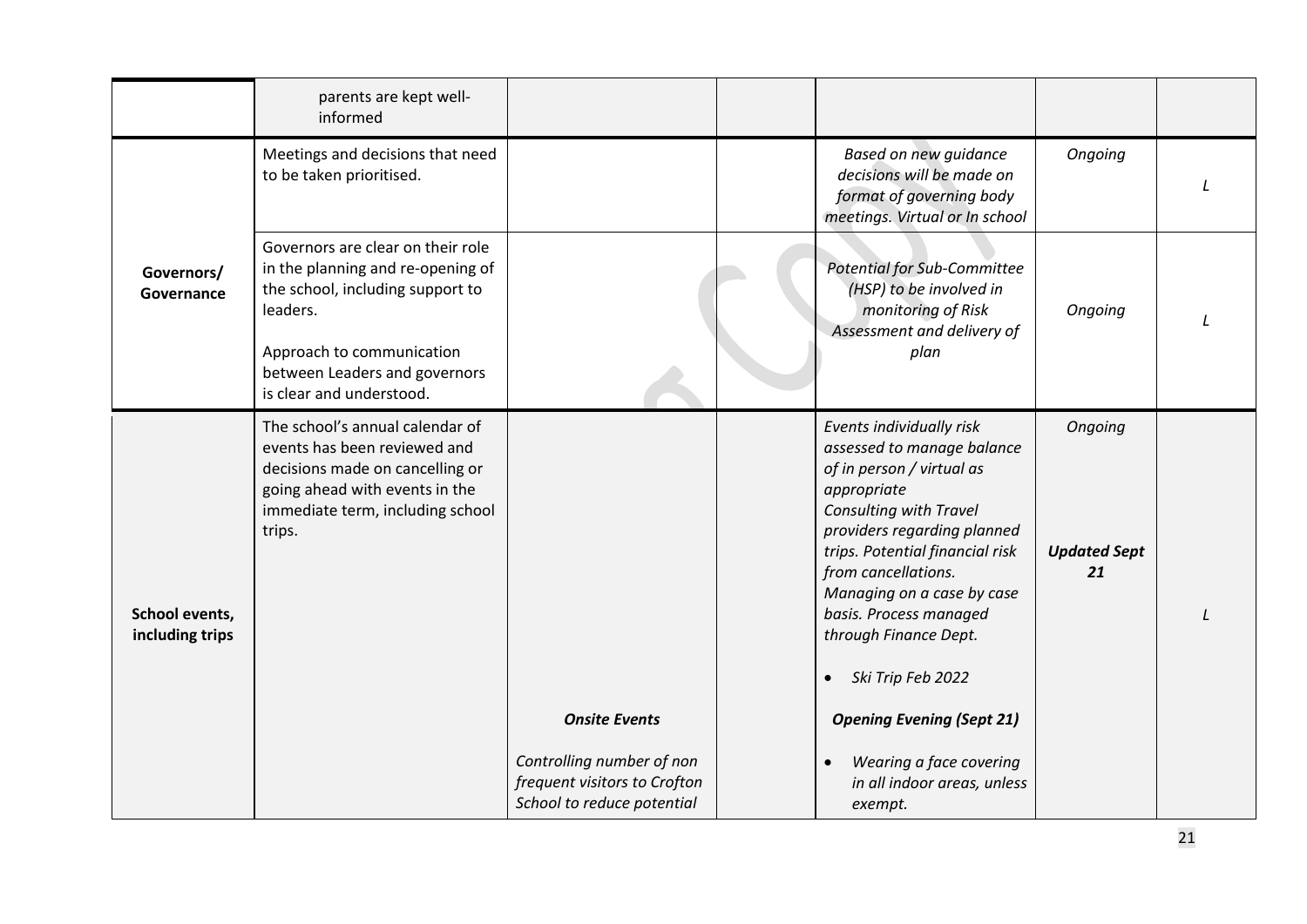<span id="page-21-0"></span>

|                |                                                                                                                                     | spread of Covid and<br>maintain safety of staff,<br>students and parents<br>attending event | (Year 6 visitors are<br>exempt).<br>Observe the one-way<br>system where applicable.<br>Not entering rooms<br>$\bullet$<br>where the capacity is<br>reached.<br>Signs outside each room<br>will indicate how many<br>people can be in each<br>room.<br>Only entering the Main<br>$\bullet$<br>Hall at the time shown<br>on your ticket.<br>Making frequent use of<br>the hand sanitisers<br>provided. |                                               |  |
|----------------|-------------------------------------------------------------------------------------------------------------------------------------|---------------------------------------------------------------------------------------------|------------------------------------------------------------------------------------------------------------------------------------------------------------------------------------------------------------------------------------------------------------------------------------------------------------------------------------------------------------------------------------------------------|-----------------------------------------------|--|
|                | Additional costs incurred due to<br>COVID19 are understood and<br>clearly documented.                                               |                                                                                             | Ongoing collation of costs as<br>a direct result of Covid 19.<br>Being managed between<br><b>Finance Dept and HR</b>                                                                                                                                                                                                                                                                                 | <b>HCC</b> setting<br>deadlines for<br>claims |  |
|                | Any loss of income understood,<br>including the impact of lettings<br>and the financial implications of<br>possibly not restarting. |                                                                                             | Included as part of<br>$\bullet$<br>budget exercise<br>which is being signed<br>off by FGB.                                                                                                                                                                                                                                                                                                          | Part of<br>monthly<br>reporting<br>schedule   |  |
|                | Insurance claims, including<br>visits/trips booked previously.                                                                      |                                                                                             | Currently being managed by<br>Finance Dept. Managing on<br>a case by case basis.                                                                                                                                                                                                                                                                                                                     | Ongoing                                       |  |
| <b>Finance</b> | Consideration given to any<br>support that may be brokered<br>through working together, for<br>example, partnerships, trusts etc.   |                                                                                             | <b>Head and other Leaders</b><br>reaching out to other schools<br>to share experiences,                                                                                                                                                                                                                                                                                                              | Ongoing                                       |  |